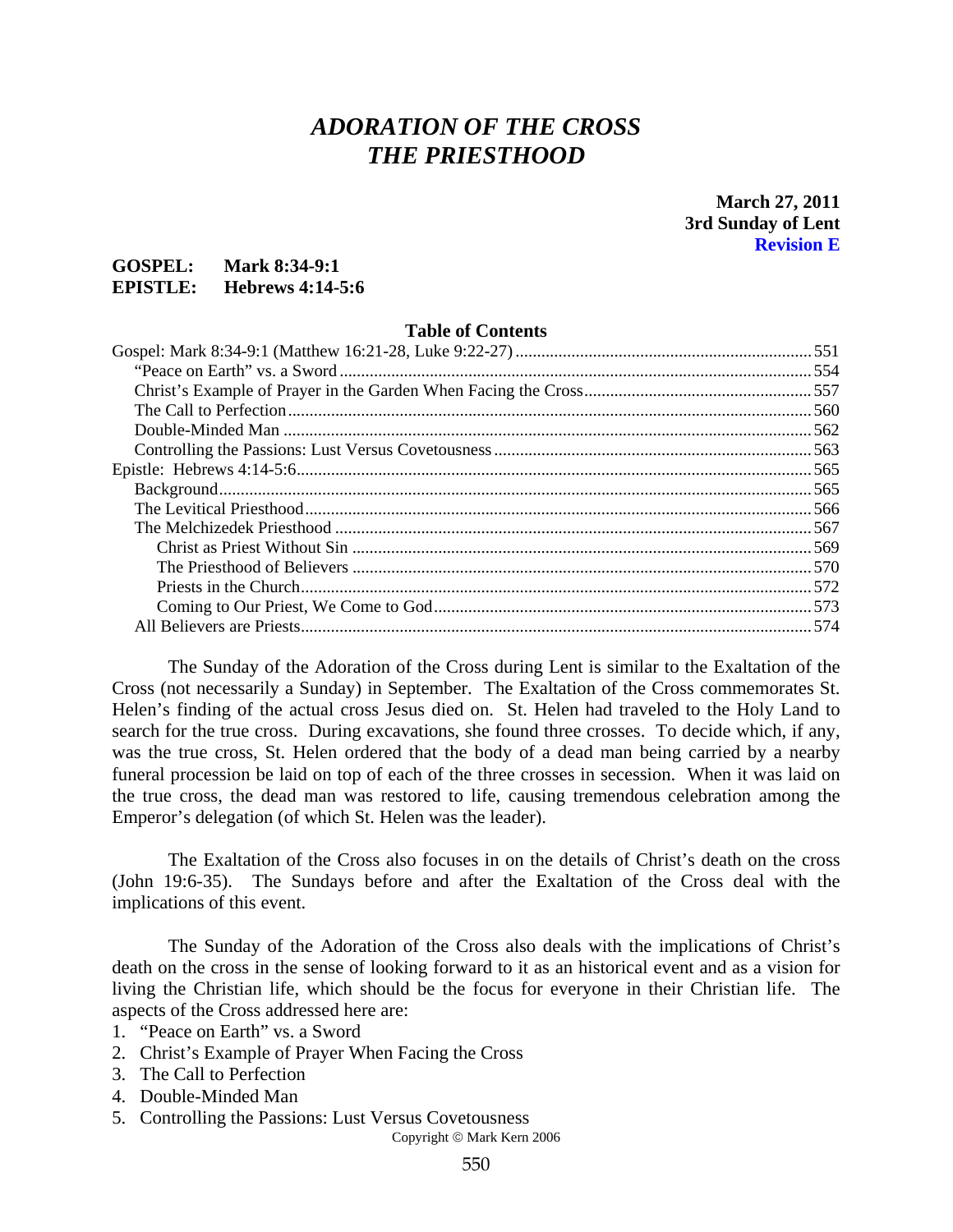In the West, today's Gospel is used frequently, both from Mark  $(2^{nd}$  Sunday of Lent), from Matthew (17<sup>th</sup> Sunday after Trinity) and from Luke ( $7<sup>th</sup>$  Sunday after Trinity).

#### **Gospel: Mark 8:34-9:1 (Matthew 16:21-28, Luke 9:22-27)**

The setting of the Gospel lesson is a question the Lord asked His disciples about a year before His crucifixion, "Who do men say that I am"? They answered that some said He was John the Baptist; others said He was Elijah; others said He was one of the prophets. Then He pressed them for an answer, "But who do you say that I am?" (Mark 8:27-29). Peter then answered, "You are the Christ, the Son of the Living God" (Matthew 16:13-16). Hearing this, Jesus first told them not to tell anyone of their conclusion; then He began to teach them that He must suffer many things, be rejected by the elders, chief priests and scribes, be killed and rise again after three days (Mark 8:30-31).

Peter had just been called "blessed" by the Lord for having had Jesus' real identity revealed to him (Matthew 16:17). On the other hand, the Twelve in the boat had acknowledged Jesus as the Son of God after He walked on the water and calmed the storm (Matthew 14:33). Nathanael had earlier acknowledged Jesus as the Son of God when Jesus revealed that He saw (and heard) Nathanael praying under the fig tree (John 1:49). Yet the Twelve and Nathanael weren't called blessed but Peter was.

John Chrysostom stated<sup>1</sup> that the reason for this is that Peter's statement came as a revelation from the Father, while in the other cases, it was a human opinion in response to miraculous events. The Lord had asked the Twelve not to reveal His true identity yet in order that others might have the opportunity to hear from the Father also. This is a very important step in peoples' lives: hearing from the Father on a regular basis.

Chrysostom pointed out<sup>2</sup> another aspect: most people could not handle knowing that Christ was the Son of God, and therefore He asked the Twelve not to disclose this until after the Resurrection.

"If (the Apostles) who had enjoyed the benefit of many miracles, and had had part in so many unutterable mysteries were offended by the mere hearing of (the Cross); consider what it was likely the common sort should feel, being first told that He is the Son of God, then seeing Him crucified and spit on. They would have no knowledge of the secret of those mysteries or participation in the gift of the Holy Spirit. For if to His disciples He said: 'I have many things to say to you, but you cannot hear them now' (John 16:12); much more would the rest of the people have utterly failed, had the chief of these mysteries been revealed to them before the proper time. Accordingly, He forbid them to tell Who He is".

Nine days later, (Luke 9:28, 37) Jesus again mentioned that He was about to be betrayed and crucified (Luke 9:44). But His disciples "did not understand this saying and it was hidden from them so that they did not perceive it; and they were afraid to ask Him about this saying" (Luke 9:45). The mystery of the Cross and the Resurrection was hidden from them just as it was hidden from the rulers of this age (1 Corinthians 2:7-8).

<sup>&</sup>lt;sup>1</sup> John Chrysostom, <u>Homilies on Matthew,</u> LIV, 1-2.

 $<sup>2</sup>$  John Chrysostom, Homilies on Matthew, LIV, 4.</sup>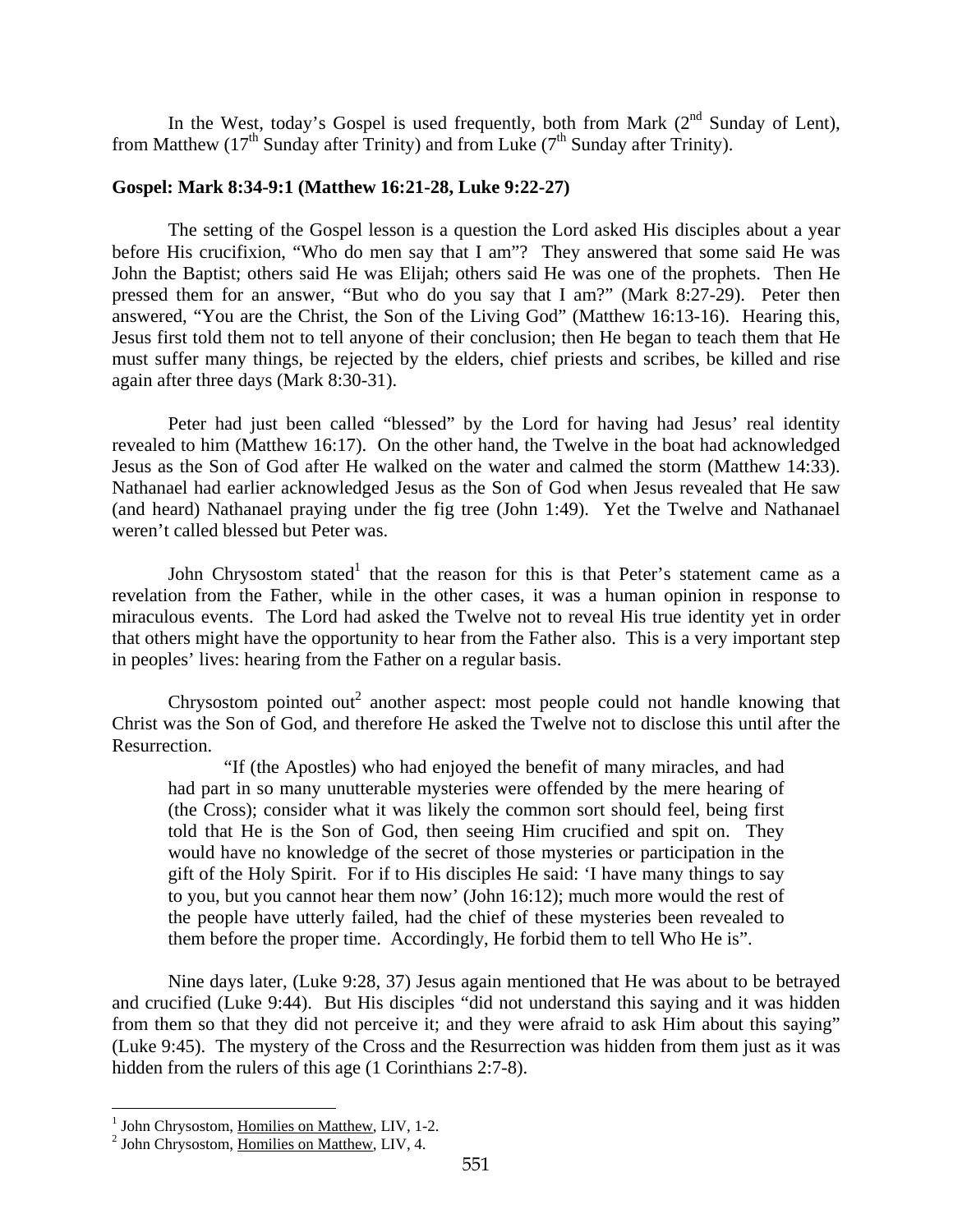Just after Jesus called Peter blessed, He also had to rebuke Peter (Mark 8:33). Peter had rebuked Jesus for saying that He must suffer and be crucified (Mark 8:31-32). In rebuking Peter, Jesus stated, "Get behind Me, Satan! For you are not mindful of the things of God, but of the things of men"! How quickly we can go from hearing from God to hearing from Satan! Sometimes it is difficult to comprehend that the Cross in our lives represents the things of God.

John Chrysostom stated<sup>3</sup> that Peter spoke from human and earthly reasoning, accounting it disgraceful for the Lord to suffer. For Christ not to suffer was the Devil's viewpoint on dignity and honor, not the Lord's viewpoint. Similarly when Jesus washed His disciples' feet, Peter objected at the lack of dignity shown by the Lord (John 13:5-9). Jesus refocused Peter's perception by saying, "If I do not wash you, you have no part with Me". The Lord's message was that the Cross in our lives means that we need to be willing to suffer for His Name's sake and to be willing to serve one another.

When Jesus spoke of taking up His cross, this was not the first time He did so. Jesus spoke to people throughout His public ministry of taking up their cross. For example, Table 1 records four distinct occasions where He said this.

To us this is an interesting observation, but to people at the time who didn't know Jesus was going to be crucified, it must have been a bit mysterious for Jesus to speak to them of taking up their cross: They might say, "Why? What's the big deal about a cross?" The cross, was just a means of execution, like an electric chair today. Would it make sense if someone today spoke of taking up his electric chair, or taking up his lethal injection?

It turns out that the cross is more than just a piece of wood and it has grown to stand for more than just a means of execution. From 1 Corinthians 1:18, there is a Word *(logos)* of the Cross, where the Word *(logos)* is the same as the Word that became flesh (John 1:14). This Word is the power of God to those who are being saved. On the other hand, the Cross is foolishness to those who are perishing. Therefore, Table 2 outlines some works of the Cross and some offenses of the Cross:

| <b>Occasion</b>                         | Date AD   | <b>Time Before</b> | <b>Reference</b>    |
|-----------------------------------------|-----------|--------------------|---------------------|
|                                         |           | <b>Cross</b>       |                     |
| At the Sending Out of the Twelve Two    | Fall 28   | 18 months          | Matthew 10:38       |
| by Two                                  |           |                    |                     |
| A Week Before the Transfiguration       | Summer 29 | 9 months           | Matthew 16:24, Mark |
| (Today's Gospel)                        |           |                    | 8:34, Luke 9:23     |
| Traveling to Jerusalem for Crucifixion: | Winter 29 | 3 months           | Luke 14:27          |
| On Counting the Costs of Discipleship   |           |                    |                     |
| Advice to the Rich Young Ruler          | Spring 30 | A few weeks        | Mark 10:21          |

**Table 1 Occasions When Jesus Spoke of Taking Up Our Cross** 

<sup>&</sup>lt;sup>3</sup> John Chrysostom, Homilies on Matthew, LIV, 6.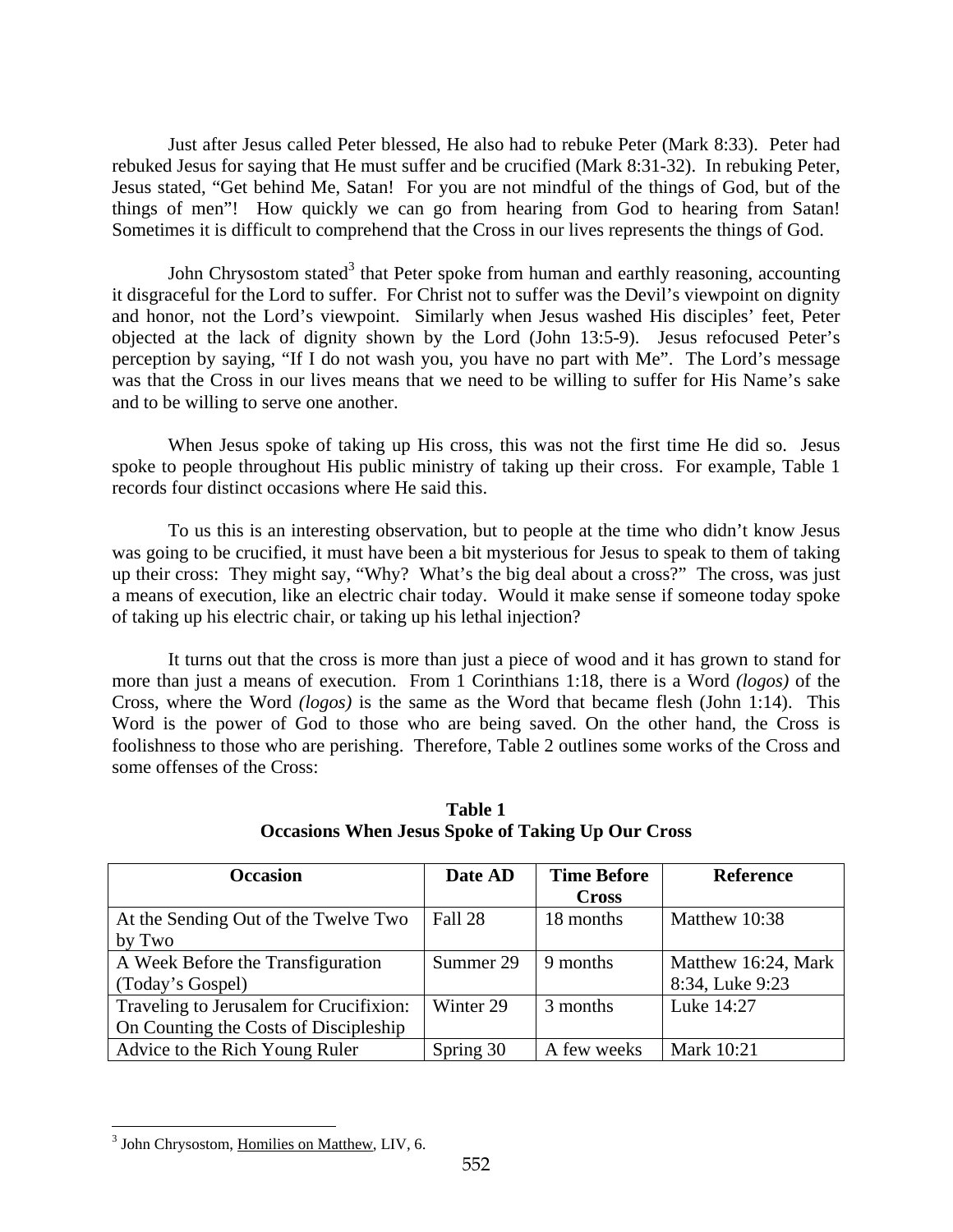| <b>Works of the Cross</b>                        |                  |  |  |
|--------------------------------------------------|------------------|--|--|
| All the Sins of Mankind are Nailed to the Cross  | Colossians 2:14  |  |  |
| Jews and Gentiles are Reconciled in One Body     | Ephesians 2:16   |  |  |
| All things are Reconciled to Christ by the Cross | Colossians 1:20  |  |  |
| Paul Boasts Only in the Cross                    | Galatians 6:14   |  |  |
| <b>Offenses of the Cross</b>                     |                  |  |  |
| The Cross Has Enemies                            | Philippians 3:18 |  |  |
| The Cross Offends People                         | Galatians 5:11   |  |  |
| Persecution Follows Those Who Follow the Cross   | Galatians 6:12   |  |  |

**Table 2 Works and Offenses of the Cross** 

For Jesus, the Cross was His glorification. "The hour has come that the Son of man should be glorified" (John 12:23). He then talked about a grain of wheat falling into the ground in order to produce much grain (John 12:24). Similarly, He said, "He who loves his life will lose it and he who hates his life in this world will keep it for eternal life" (John 12:25, Mark 8:35). His conclusion was that "for this purpose, I came to this hour" (John 12:27).

For us, if we take up our cross and "lose our life", we save it; if we don't, we lose it. If we avoid the call to take up our cross, we make ourselves not worthy of Him (Matthew 10:38) and we forfeit being His disciple (Luke 14:27).

This does not mean we have to go on some dramatic suicide mission to "lose our life" for the Lord. Rather we lose it by saying in the words of the Lord's Prayer, "Thy will be done on earth as it is in heaven."

John Chrysostom put it<sup>4</sup> this way, "I do not force, I do not compel, but each one I make lord of his own choice. Wherefore I say, 'If any man **desires** to come after me'. For to good things do I call you, not to things evil or burdensome; not to punishment and vengeance that I should have to compel you. No, the nature of the thing alone is sufficient to attract you. For you ought not, O Peter, because you have confessed Me Son of God, therefore only to expect crowns (Cf. Mark 8:29), and to suppose this enough for your salvation, and for the future to enjoy security, as having done everything. For although it is in My power, as Son of God, to hinder you from having any trial at all of those hardships, yet such is not My will for your sake, that you may yourself contribute something, and be more approved".

Approaching the halfway point of the Lenten fast, we are in the process of denying ourselves certain foods and pleasures, as the Lord had said, "Whoever desires to come after Me, let him deny himself and take up his cross and follow Me" (Mark 8:34).

What does it means to deny oneself? John Chrysostom compared<sup>5</sup> that to denying someone else,

 4 John Chrysostom, Homilies on Matthew, LV, 1. 5

 $<sup>5</sup>$  John Chrysostom, Homilies on Matthew, LV, 2.</sup>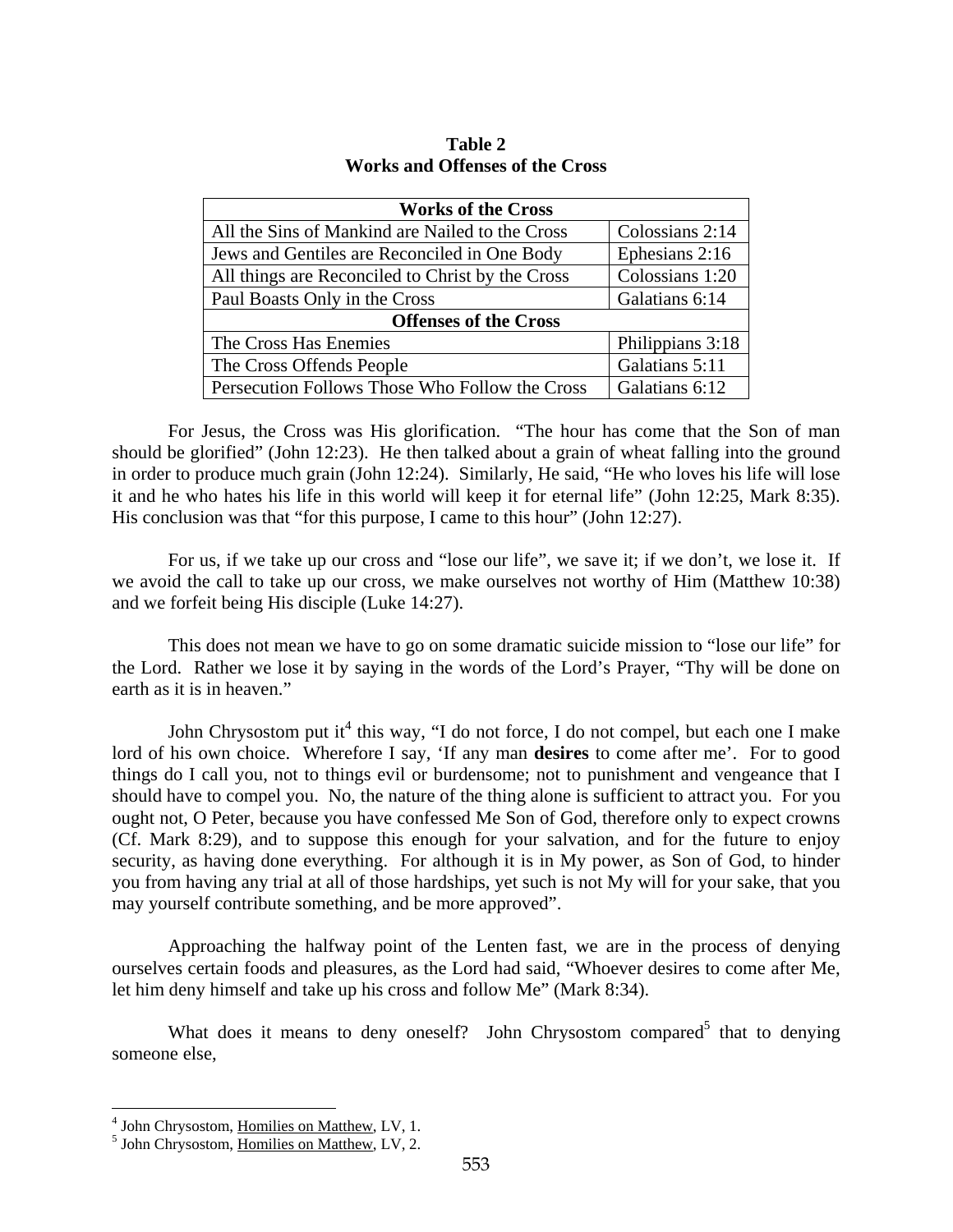"What then is it to deny another? He that is denying another, should he see him either beaten, or bound, or led to execution, or whatever he may suffer, does not stand by him, does not help him, is not moved, feels nothing for him, as being once for all alienated from him. Thus then, He will have us disregard our own body, so that whether men scourge or banish or burn or whatever they do, let him have nothing to do with himself and let him so feel as though another were suffering it all".

The way this often happens is our body screams back at us, "Feed me!" Or we have strong cravings for certain kinds of entertainment. To deny ourselves these pleasures invites criticism, ridicule and persecution from friends and family. Yet this persecution does not affect our soul; it only affects the mortal that will eventually put on immortality (1 Corinthians 15:53). By doing this, we begin to learn to follow the lead of the Holy Spirit and not the cares of our body. Learning this may not come easy and it may not come quickly, but it is a beginning.

The Cross is the ultimate act of the love of God for man (John 3:14-16). As we show love in humility to fellow members of the body of Christ, we take up our crosses also. And just as Jesus was highly exalted because He took up His Cross (Philippians 2:5-9), so we shall be also. Our crosses are not our enemies; they are for our benefit and our glory.

We "adore" the Cross because of the effect it has in transforming us. The working of this is one of the mysteries of the ages that was hidden prior to Christ's crucifixion. Had the rulers of this age (Satan and his legions) known this, they would not have crucified the Lord of Glory (1 Corinthians 2:7-9).

### **"Peace on Earth" vs. a Sword**

As part of our Crosses, there will be conflict with the world. This is to be expected. Christ said, "I came to send fire on the earth, and how I wish it were already kindled!" (Luke 12:49) "Do not think that I came to bring peace on earth. I did not come to bring peace but a sword" (Matthew 10:34). John Chrysostom commented $6$  at length on what Christ meant by bringing a "sword" instead of peace. Both will come because His peace is not like that of the world. There can be no true peace when the world is alienated from God, and the "sword" will sort this out and expose it. The same thing was true in the Old Testament, and Chrysostom gives a number of examples. The Apostles saw this first hand as the world reacted to their message and their works.

"Christ commanded the Apostles to pronounce peace<sup>7</sup> on entering into each house. The angels also said this, 'Glory to God in the highest, and on the earth peace!' (Luke 2:14) All the prophets published peace as good news. This more than anything is peace, when the diseased is cut off, when the mutinous is removed. For thus it is possible for Heaven to be united to earth. The physician in this way preserves the rest of the body, when he amputates the incurable part; and the general, when he has brought to a separation those that were together in evildoing. Thus it came to pass also in the case of the Tower of Babel (Genesis

 $^6$  John Chrysostom, <u>Homilies on Matthew</u>, XXXV, 1-4, 6.

 $\frac{7}{1}$  This pronouncement of peace from the Apostles continues today in the Liturgy, where the priest says, "Peace be to all"; and the people respond, "And to your Spirit!"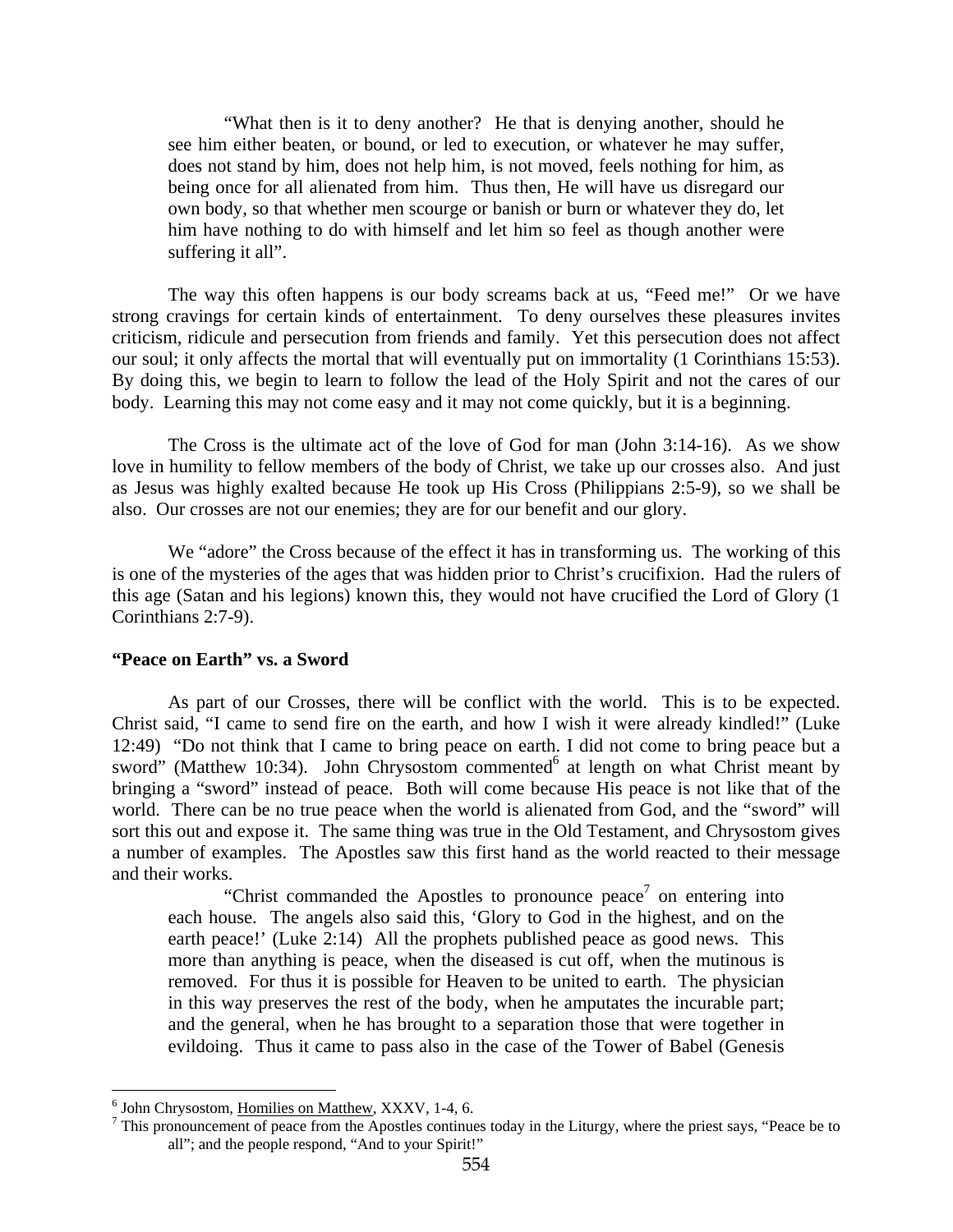11:7-8); for their evil peace was ended by their good discord, and the peace that was made resulted. Thus Paul also divided those that were conspiring<sup>8</sup> against him (Acts 23:6-7). And in Naboth's case<sup>9</sup> that agreement (1 Kings 21) was worse than any war. For concord is not in every case a good thing, since even robbers agree together!"

"The will of God was that all should agree in the word of godliness. He comforted them by saying, 'I did not come to send peace' (Matthew 10:34). As if He said, 'Don't think that you are to blame for any of these things; it is I who order them so. Be not therefore confounded, as though the events happened against expectation. I came for this end, to send war among men; for this is my will. Be not therefore troubled, when the earth is at war, as though it were subject to some hostile device. When the worse part is torn away, then after that Heaven will be knit for the better. And actually He didn't say 'war', but what was worse than it, 'a sword'".

"He unfolded also the very nature of the war, signifying it to be far more grievous even than a civil war. "I am come to set a man against his father, and the daughter against her mother, and the daughter-in-Law against her mother-in-Law" (Matthew 10:35). For not friends only, or fellow citizens, but even kinsmen shall stand against one another, and nature shall be divided against herself. That is, not merely among those of the same household is the war, but among those that are dearest, and extremely near to each other. And this more than anything signifies His power, that hearing these things, the Apostles both accepted Him, and set about persuading everyone else to do so".

"This reminds us of ancient history at the Exodus when Moses commanded the Jews to each slay his neighbor. Then God laid aside His anger against them; both when they made the golden calf (Exodus 32:27-29), and when they were joined to Baal of Peor (Numbers 25:7-11). He has filled the world with blood, shed by kinsmen. Nevertheless even this we affirm to be a work of His great love towards man".

"He makes mention also of a prophecy, which involves the same meaning. 'A man's foes shall be those of his own household' (Matthew 10:36). For among the Jews something of the kind took place. There were prophets, and false prophets, and the people were divided, and families were in dissension; some believed the one, and some the other. The prophet admonished, 'Trust not in friends, have no hope in guides; beware of your wife, so as not to commit anything to her' and, 'A man's enemies are the men that are in his own house'" (Micah 7:5-6 LXX).

"And this He said, preparing the person that would receive the Word as above all. To die is not evil, but to die an evil death is. On this account He said, 'I am come to cast fire upon the earth' (Luke 12:49). And this He said to declare the vehemence and warmth of the love, which He required. Because He loved us very much, so He will likewise be loved by us".

<sup>&</sup>lt;sup>8</sup> The Pharisees and Sadducees were conspiring against Paul. Paul divided them against each other by proclaiming that he was a Pharisee and the son of a Pharisee, and that he was being tried for his belief in the Resurrection. The Pharisees believed in the Resurrection, but the Sadducees didn't. This caused the Sadducees to break out of their harmony with the Pharisees against their common enemy Paul.

 $9$  Jezebel conspired to murder Naboth in order to give his vineyard to her husband King Ahab.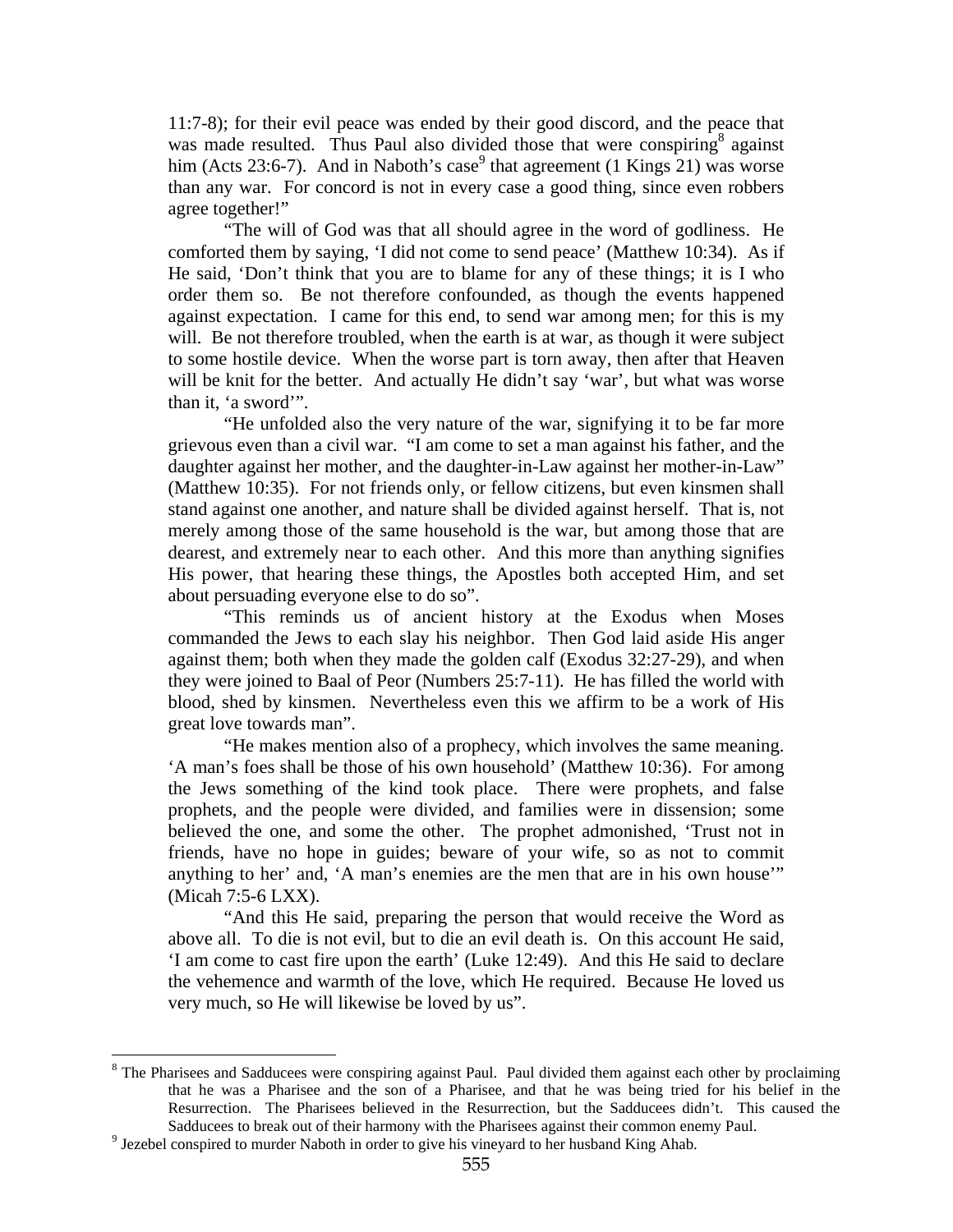"These things are not contrary to the Old Testament; rather they are very much in harmony. There He commanded not only to hate the worshippers of idols, but also to stone them (Exodus 22:20, Deuteronomy 13:6-10). Admiring these, at the blessing of the Twelve Tribes of Israel, Moses said to Levi, 'Who said to his father, and to his mother, I have not seen you; neither did he acknowledge his brethren, and his own sons he disowned; he observed Your covenant'" (Deuteronomy 33:9 LXX).

"If Paul gives many directions about parents, commanding us to obey them in all things, do not marvel; for in those things he means that we should obey as long as they do not hinder godliness (Ephesians 6:1). For it is a sacred duty to render them all other honors; but when they demand more than is due, one ought not to obey. For this reason Christ said, 'If any man comes to me, and does not hate his father, mother, wife, children, brethren, sisters, and his own life also, he cannot be my disciple' (Luke 14:26). He does not command simply to hate them, since this would be quite contrary to the Law; but 'when one desires to be loved more than Christ, hate him in this respect'. These things He said both to render the children more determined, and to make the fathers that would hinder them more gentle. In speaking of parents, brothers, sisters, and wife, nothing is closer than life to any man; yet if you don't hate this also, you must bear the opposite of his lot who loves Me".

"Christ spoke nothing as yet of His own passion at this point, that when they had been for a time instructed in these things, they might more easily receive His word concerning it. Is there not cause for amazement, how on their hearing these things, their soul did not wing its way from the body, the hardships being everywhere at hand, and the good things far away? Great were both the power of the speaker, and the love of the hearers! Though they heard things far more intolerable and galling than those great men, Moses and Jeremiah, they continued to obey, and to say nothing against it".

"He held out another reward also. As before He threatened punishment to those that do not receive them (Matthew 10:14-15), here He defined certain refreshment for the good. To teach you His greater care for them, He said not simply, 'He that received a prophet', or 'He that received a righteous man', but, 'in the name of a prophet', and, 'in the name of a righteous man' (Matthew 10:41- 42). That is, if not for any worldly preference, nor for any other temporal thing, he received him, but because he is either a prophet or a righteous man, he shall receive a prophet's reward, and a righteous man's reward. This was fitting for him to have, because he has received a prophet, or a righteous man".

"Do you see what mighty persuasions He used, and how He opened to them the houses of the whole world? He signified that men are their debtors in many ways:

- 1. By saying, 'The workman is worthy of his hire' (1 Timothy 5:18).
- 2. By sending them out having nothing.
- 3. By giving them up to wars and fighting on behalf of them that receive them.
- 4. By committing miracles to them also.
- 5. By their lips He introduced peace, the cause of all blessings, into the houses of such as receive them.
- 6. By threatening things more grievous than Sodom to those that don't receive them.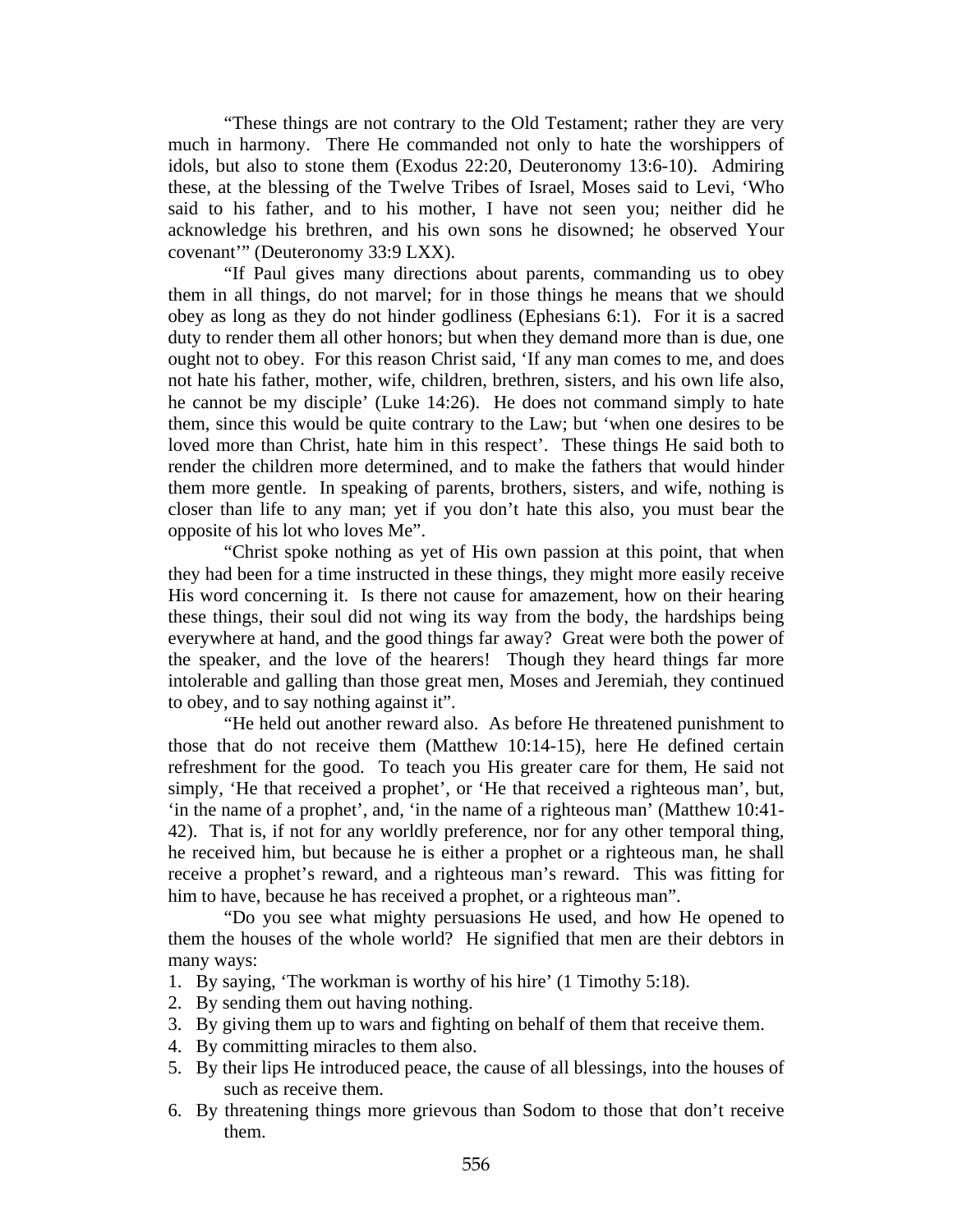- 7. By signifying that as many as welcome them are receiving both Himself and the Father.
- 8. By promising both a prophet's and a righteous man's reward.
- 9. By undertaking that the recompenses shall be great, even for a cup of cold water.

"Now each one of these things, even by itself, was enough to attract them. For when a leader of armies, wounded in innumerable places, and dyed in blood, came in sight, returning after many trophies from war and conflict, who would not receive him, throwing open every door in his house?"

"Let no man twist things with arguments. Paul said, 'If any will not work, neither let him eat' (2 Thessalonians 3:10); to us he said the contrary, 'Don't be weary in doing good' (2 Thessalonians 3:13). We do this at home; when any two children are fighting with each other, we take each apart, and give them the opposite advice. This God and Moses did also. For while to God Moses said, 'If you will forgive them their sin, forgive it; otherwise blot me out of Your book also' (Exodus 32:32 LXX); to the people, on the contrary, he commanded them to slay one another (Exodus 32:27-29). Yet these things are contrary; nevertheless, both looked to one end".

"Again, God said to Moses as Israel listened, 'Let me alone, that I may consume the people' (Exodus 32:10); for though they were not present when God said this, yet they were to hear it afterwards. But privately He gave Moses directions of the opposite tenor. And this, Moses revealed afterwards, thus saying, 'What! Did I conceive them, that you say to me, Carry them, as a nurse would carry the nursing child on her hip?'" (Numbers 11:12 LXX)

"So also, when Paul was admonishing those of the Gentiles, in his Epistle to the Romans, not to be high-minded against the Jews, he brought forward also the wild olive tree. He seems to be saying one thing to the Jews, another to the Gentiles" (Romans 11:17).

"Let us not therefore fall away into cruelty, but let us listen to Paul, saying, 'Don't be weary in doing good' (2 Thessalonians 3:13). Let us listen to the Lord, who said, 'Give to every man that asks of you' (Luke 6:30), and, 'Be merciful as your Father is merciful' (Luke 6:36). And though He has spoken of many things, He has nowhere else used this expression, only with regard to our deeds of mercy. For nothing so equals us with God, as doing good".

An example of not loving God above everything is the timid refusal of the High Priest Eli to remove his evil sons from the Priesthood for their sins against God (1 Samuel 2:22-25). Solomon spoke to this by saying, "He who corrects a scoffer gets shame for himself, and he who rebukes a wicked *man only* harms himself. Do not correct a scoffer, lest he hate you; rebuke a wise *man,* and he will love you" (Proverbs 9:7-8).

#### **Christ's Example of Prayer in the Garden When Facing the Cross**

Christ's prayer in the Garden of Gethsemane is very instructive toward our taking up our Cross. Christ is both fully God and fully man, which means He has a human will, like us, and a Divine will. In the Garden, we see a conflict as He approaches His Cross. John Chrysostom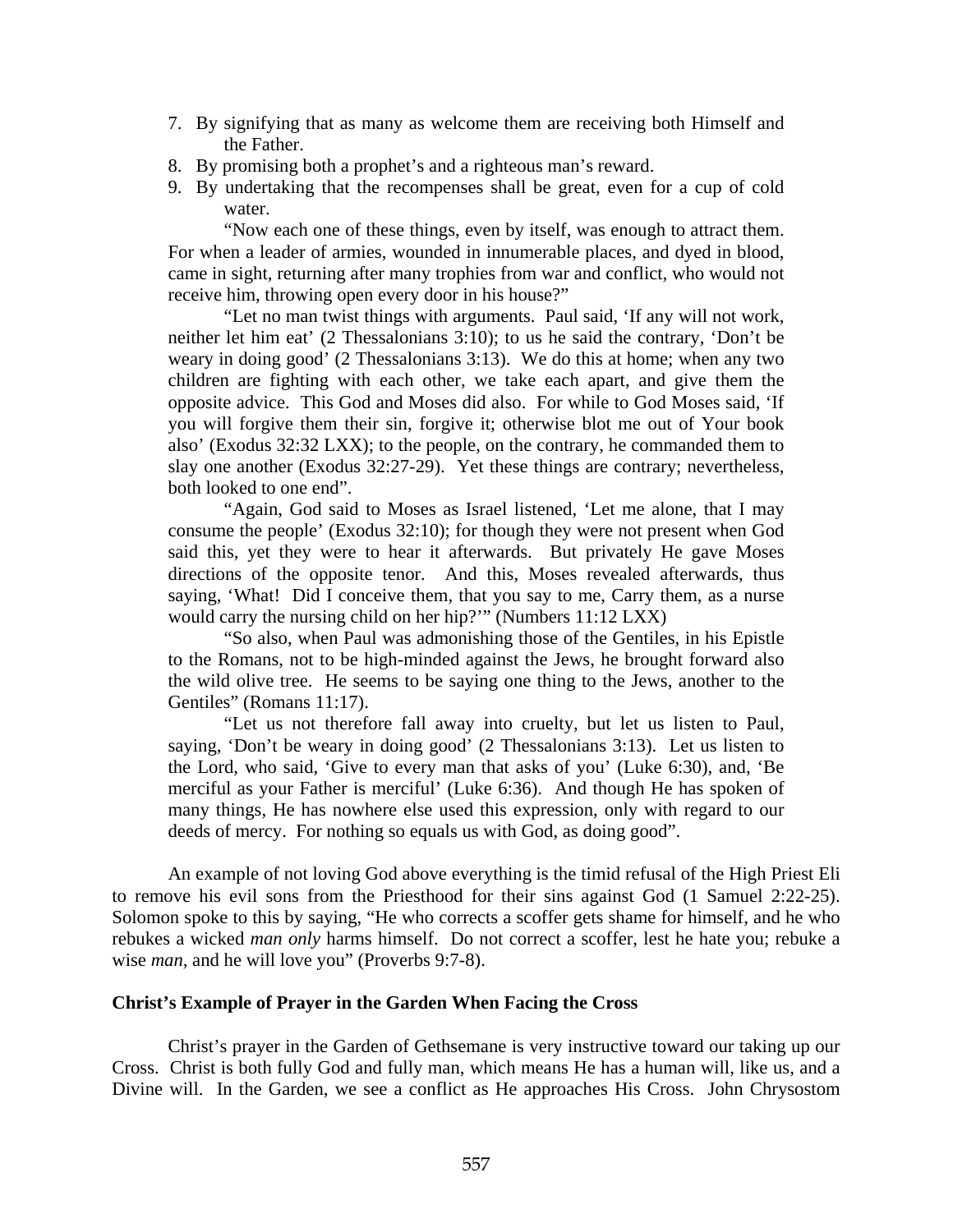summarized<sup>10</sup> the situation in the Garden, along with the misinterpretation of some of the heretics of his day.

"What was He saying when we find two wills opposed to one another? For having said 'Let this cup pass from me', He added, 'nevertheless not as I will but as You will' (Matthew 26:39). When He said, 'I have not come of Myself' (John 7:28) and 'I can of Myself do nothing' (John 5:30), he does not mean that He has been deprived of authority, either to speak or to act, but He desires to prove that what He says and does is one and the same with the Father".

"All this goes back to the Incarnation, an event that was so strange as to be disbelieved by many even when it had taken place. He first of all sent prophets beforehand, announcing the fact. David, signifying His incarnate presence, said, 'He shall come down as rain upon a fleece; and as drops falling upon the earth' (Psalm 72:6 LXX), because He noiselessly and gently entered into the Virgin's womb".

"When He had come, lest what had taken place should be thought an illusion, He confirmed the fact by duration of time and by passing through all the phases of man. He did not enter into a man matured and completely developed, but into a virgin's womb, so as to undergo the process of gestation, birth, suckling and growth. He allowed His body to experience the infirmities of human nature: hunger, thirst, sleep and fatigue. Streams of sweat flowed down from His body and an angel was discovered strengthening it in the Garden (Luke 22:43-44). He was sad and down-cast; for before He uttered these words He said, 'my soul is troubled, and exceeding sorrowful even to death?'" (Matthew 26:38)

"Marcion of Pontus, Valentinus, and Manichaeus of Persia and many more heretics, have attempted to overthrow the Incarnation and have declared that He did not become flesh, nor was clothed with it, but that this was mere fancy, an illusion, a piece of acting and pretense, although the sufferings, the death, the burial, the thirst, cry aloud against this teaching".

In order to understand what Christ was saying in the Garden, we need to examine all of what He said in context, rather than pick a few examples out of context. There appear to be some conflicting statements made by Christ. He always seems to be looking forward to the Cross, but there are some statements that can be interpreted otherwise. These two polarities are not in conflict with each other.

- **The Cup:** Jesus said, 'Father if it be possible let this cup pass from me' (Matthew 26:39). This seems like He was saying, 'If it be permissible let me not be subjected to crucifixion and death'. Yet when Peter said the same thing, 'Far be it from You, Lord; this shall not happen to You!' (Matthew 16:22), Christ poured an invective on him, 'Get behind Me, Satan! You are an offense to Me, for you are not mindful of the things of God, but the things of men' (Matthew 16:23). The Lord also said to Peter, "Put up your sword into its sheath; shall I not drink the cup which My Father has given Me"? (John 18:11)
- **The Good Shepherd:** He called Himself the 'Good Shepherd' who lays down His life for the sheep, whereas the hirelings are unwilling to do this (John 10:11-18).
- **Humbling Himself:** Paul marveled that Christ, although equal with God, humbled Himself to become obedient to the death on the Cross (Philippians 2:8).

<sup>&</sup>lt;sup>10</sup> John Chrysostom, Against Marcionists and Manichaezans, 3-4.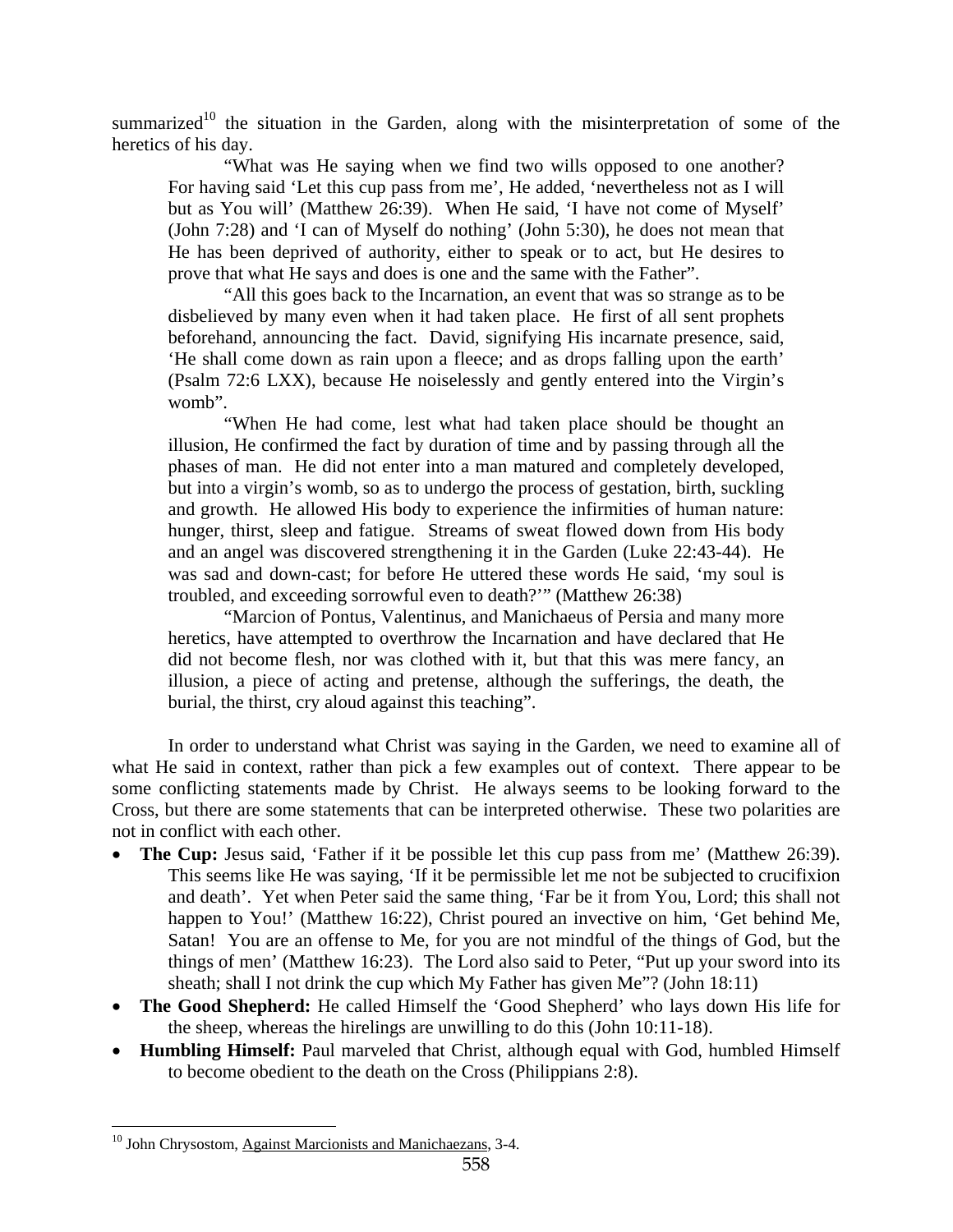- **Resurrection:** The Father loves the Son because He lays down His life that He may take it again (John 10:17).
- **Glory of the Cross:** Before the Cross, Christ said, 'Father, the hour has come; glorify your Son' (John 17:1), speaking of the cross as glory. Why does He seem to try to avoid it? Christ was "sorrowful unto death" (Matthew 26:38). Yet when Judas went out to betray Him, He said, "Now is the Son of Man glorified?" (John 13:31) If suffering was to glorify Him, how could the fear of it have made Him sorrowful?
- **Benefits of the Cross:** The Cross had huge benefits, which Christ knew would result. Chrysostom stated<sup>11</sup>, "It destroyed the enmity of God towards man, made the earth Heaven, associated men with angels, unstrung the force of the devil, extinguished the power of sin, brought back the truth, expelled the demons".
- **Desire for the Cross:** Christ called the Cross a 'cup'. As a cup is sweet to those who are thirsty so also was the Crucifixion to Him; therefore He said, 'With *fervent* desire have I desired to eat this Passover with you' (Luke 22:15), because after that evening the Cross was awaiting Him.
- **Surrendered Himself:** When the soldiers came upon Him in the Garden, He said, 'Whom do you seek?' They replied 'Jesus'. Then He said to them 'I AM'; and they fell backward to the ground (John 18:4-6). "Having first crippled them and proved that He was able to escape their hands, He then surrendered Himself, that you might learn that it was not by compulsion or force; but willingly and with purpose, He prepared for this event a long time before".
- **Fear of Death:** Hilary of Poitiers also noted<sup>12</sup> that Christ couldn't have feared the pain of wounds. He had just created a new ear for the servant of the High Priest when Peter cut it off (John 18:10). His touch restored the flesh that was cut off; how could He be sorrowful out of fear for the piercing of His own flesh?

The prayer that Christ prayer was for our benefit; He was teaching us how to act when we face death. John Chrysostom stated<sup>13</sup> that Christ prayed as He did to teach His followers. He prayed as instructing us to seek deliverance from distress, but to acquiesce in everything to what seems good to God.

"Christ wished to instruct men in virtue. A good instructor teaches not only by word, but also by deed, for this is the teacher's best method of teaching. A pilot, when he makes the apprentice sit by his side shows him how he handles the rudder, but he also joins speech to action, and does not depend upon words alone or example alone. In like manner an architect, when he has placed by his side the man who is intended to learn from him how a wall is constructed, shows him the way by means of action as well as by means of oral teaching; so also with the weaver, embroiderer, gold refiner, and coppersmith".

"Christ does the same: He both tells us what ought to be done, and does it. 'He who does and teaches the same shall be called great in the kingdom of heaven' (Matthew 5:19). He commanded men to be lowly minded, and meek, and He taught this by His words; but He also taught it by His deeds. He said, 'Blessed are the poor in spirit, blessed are the meek' (Matthew 5:3-4). He showed how these virtues ought to be practiced by taking a towel and washing the disciples'

<sup>&</sup>lt;sup>11</sup> John Chrysostom, Against Marcionists and Manichaezans, 2.

<sup>&</sup>lt;sup>12</sup> Hilary of Poitiers,  $\overline{\text{On the Trinity, X, 28}}$ .<br><sup>13</sup> John Chrysostom, Against Marcionists and Manichaezans, 2-4.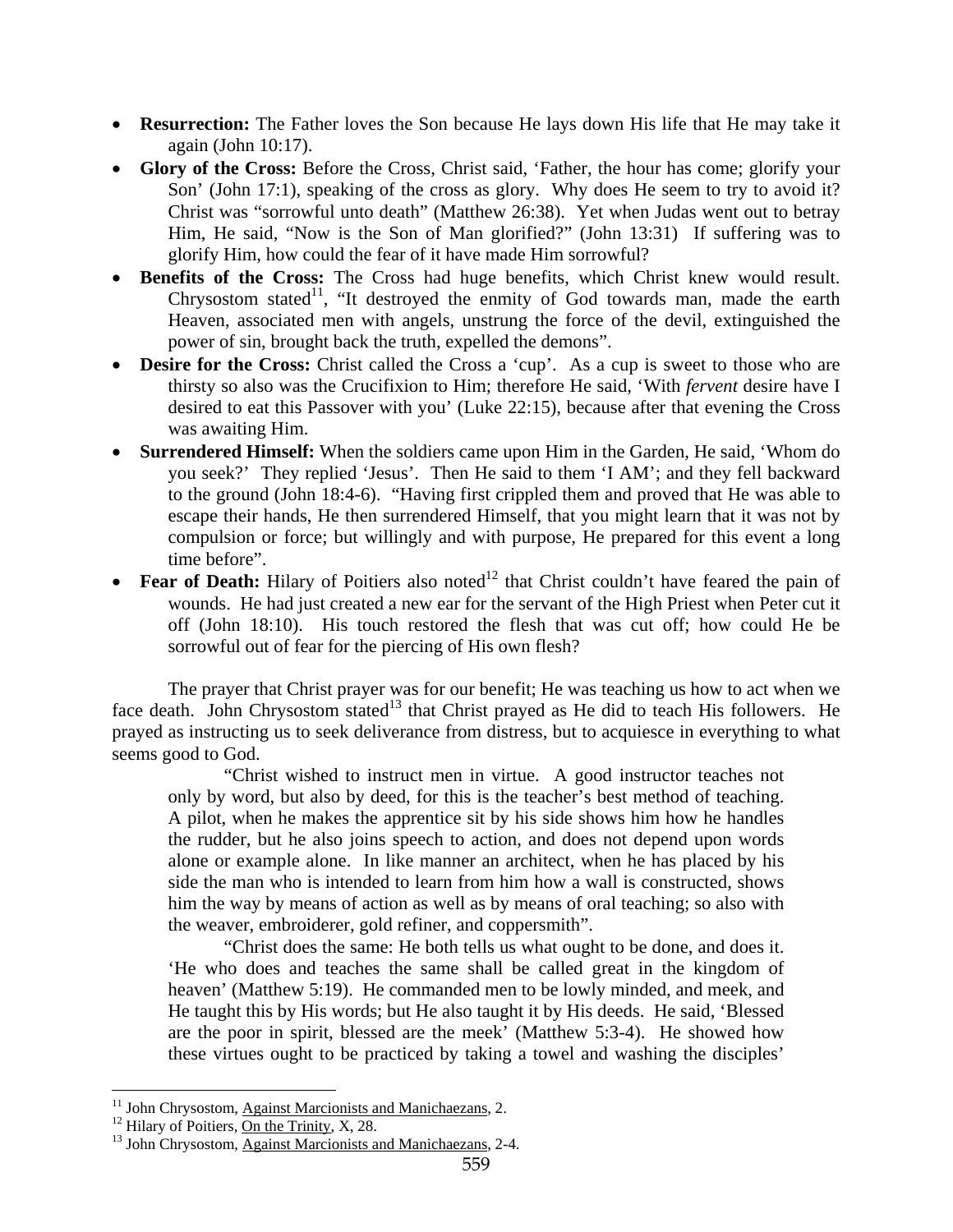feet (John 13:4-5). He commanded men to pray for their enemies (Matthew 5:44); this again He taught by means of His deeds, when He ascended the cross, 'Father forgive them for they don't know what they're doing'" (Luke 23:34).

"Christ also taught them to pray, and the last lesson on prayer occurred in the Garden before the Crucifixion. Three times, Jesus went off and prayed for an hour, only returning to find His disciples asleep. 'Could you not watch with me one hour? Watch and pray that you don't enter into temptation'. He not only prays but also admonishes! 'For the Spirit indeed is willing, but the flesh is weak' (Matthew 26:39-41). This He said to empty their soul of vanity, deliver them from pride, teach them self-restraint, and train them to practice moderation. Therefore the prayer, which He wished to teach them, He Himself also offered, speaking after the manner of men, not according to His Godhead, but according to His manhood. And He prayed as instructing us to pray, and even to seek deliverance from distress; but, if this is not permitted, then to acquiesce in what seems good to God".

"Therefore He said, 'Nevertheless not as I will, but as You will' (Matthew 26:39). He did not have one will and the Father another; but in order that He might instruct men, even if they were in distress and trembling, even if danger came upon them, and they were unwilling to be torn from present life, nevertheless to postpone their own will to the will of God. Paul did this also when he said, 'For this thing I sought the Lord three times' (2 Corinthians 12:8). Yet since it did not please God to remove it, he said, 'I take pleasure in infirmities, in insults, in persecutions'" (2 Corinthians 12:10).

"To make this clearer, Paul incurred many dangers and prayed that he might not be exposed to them. Then he heard Christ saying 'my grace is sufficient for you, for my strength is made perfect in weakness' (2 Corinthians 12:9). As soon as he saw what the will of God was, he submitted his will to God's will. By means of this prayer, Christ taught both these truths: (1) that we should not plunge into dangers, but rather pray that we may not fall into them. (2) But if they come upon us, we should bear them bravely, and postpone our own will to the will of God. Knowing these things, let us pray that we may never enter into temptation; but if we do enter, let us ask God to give us patience and courage, and let us honor His will in preference to every will of our own".

Paul spoke in a similar manner to Christ: he would prefer to die and be with Christ, but he realized that people needed him in this life.

"If *I* live on in the flesh, this *will mean* fruit from *my* labor; yet what I shall choose I cannot tell. For I am hard pressed between the two, having a desire to depart and be with Christ, *which is* far better. Nevertheless to remain in the flesh *is* more needful for you. And being confident of this, I know that I shall remain and continue with you all for your progress and joy of faith, that your rejoicing for me may be more abundant in Jesus Christ by my coming to you again" (Philippians 1:22-26).

#### **The Call to Perfection**

As part of the Adoration of the Cross, we recall Christ's instruction in these matters as a vision for living the Christian life. Do we just kick back and do just the minimum to get by, or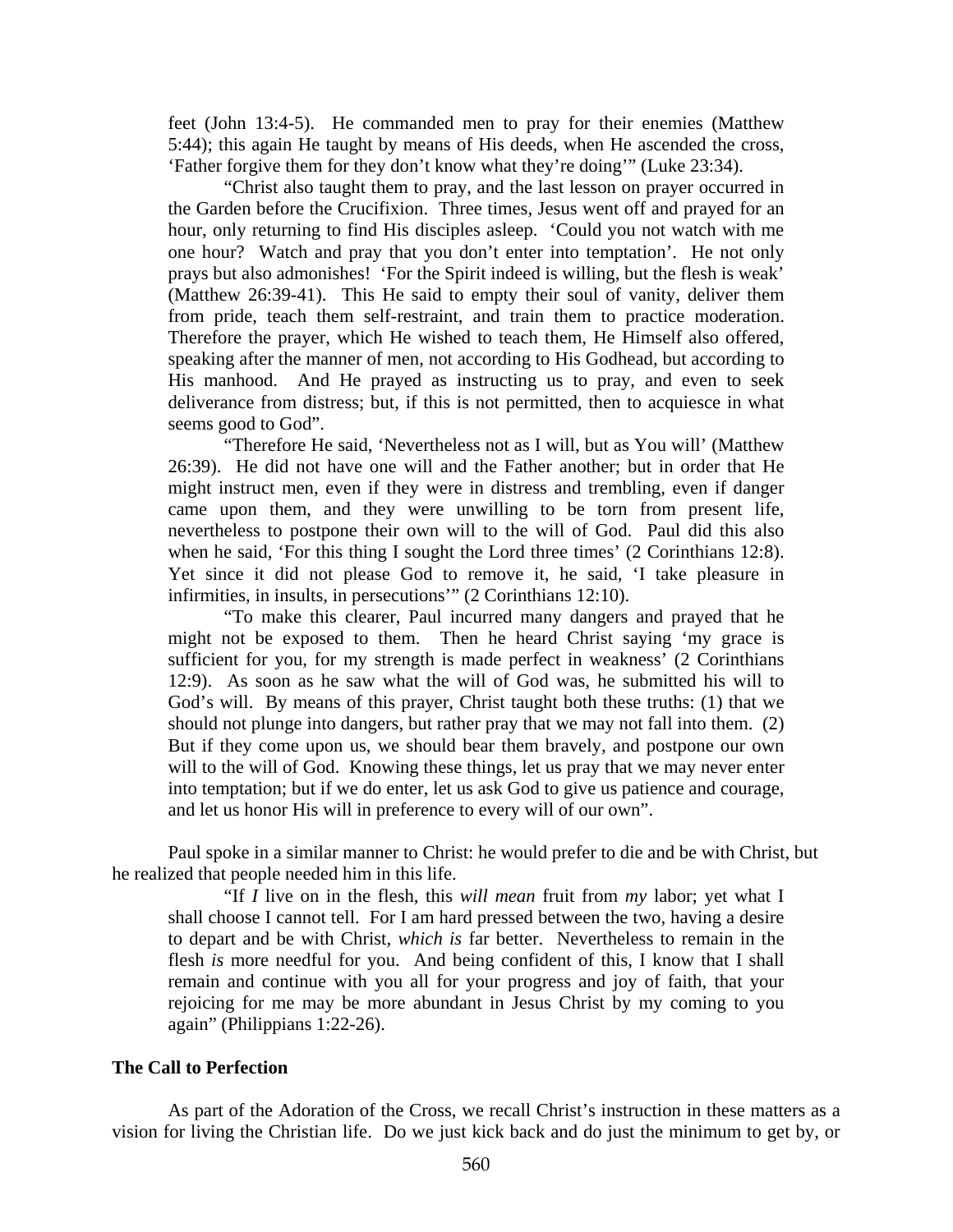do we press on to perfection? In the Gospel, Christ asks us to go beyond merely keeping the Law, but He doesn't force us to do so.

John Cassian compared<sup>14</sup> keeping the Commandments with the call of the New Testament. Keeping the Commandments was easy; the New Testament calls for a journey to perfection, which is more difficult, but which also results in greater rewards.

"On account of the superiority and excellence of the commandments it is said, 'He that can receive it, let him receive it' (Matthew 19:12). The forcible compulsion of the lawgiver shows the easy character of the precepts of the Mosaic Law. He says, 'I call heaven and earth to record against you this day, that if you do not keep the commandments of the Lord your God you shall perish from off the face of the earth' (Deuteronomy 4:26). Here the grandeur of sublime commands is shown by the very fact that He does not order, but exhorts, saying, 'if you will be perfect go' (Matthew 19:21) and do this or that. There Moses lays a burden that cannot be refused on those who are unwilling; here Paul meets with and counsels those who are willing and eager for perfection. This was not ordered as a general charge, nor required, as a regular rule for all, owing to its wonderful and lofty nature. Paul counsels everyone to be stimulated to grace. The result is that those who are great may deservedly be crowned by the perfection of their virtues. Those who are small, and not able to come up to 'the measure of the stature of the fullness of Christ' (Ephesians 4:13), may seem to be lost to sight and hidden as it were by the brightness of larger stars. However, they may be free from the darkness of the curses, which are in the Law, and not condemned to suffer present evils or visited with eternal punishment. Christ therefore does not constrain anyone, by the compulsion of a command, to those lofty heights of goodness, but stimulates them by the power of free will, and urges them on by wise counsels and the desire of perfection. For where there is a command, there is duty, and consequently punishment. But those who keep the things to which they are driven by the severity of the Law, merely escape the punishment with which they were threatened, instead of obtaining rewards and a recompense".

In contrast with the viewpoint of Apostles and the Early Church, Irenaeus mentioned<sup>15</sup> that it was the heretics of his day, who were criticizing the Christians for standing firm in their Faith, even in the face of martyrdom.

"Christ promised to confess before His Father those who confessed His name before men; but declared that He would deny those who denied Him, and would be ashamed of those who are ashamed to confess Him (Luke 9:26). And although these things are so, some of these heretics have proceeded to such a degree of recklessness, that they even pour contempt upon the martyrs, and berate those who are slain on account of the confession of the Lord. The Christians suffer all things predicted by the Lord, and in this respect strive to follow the footprints of the Lord's passion, having become martyrs of the suffering One; these we enroll with the martyrs themselves. For, when inquisition is made for their blood (Psalm 9:12 LXX), and they attain glory, then Christ shall confound

1

<sup>&</sup>lt;sup>14</sup> John Cassian, <u>1<sup>st</sup> Conference of Abbot Theonas</u>, III, xxi, 5.<br><sup>15</sup> Irenaeus, <u>Against Heresies</u>, III, xviii, 5.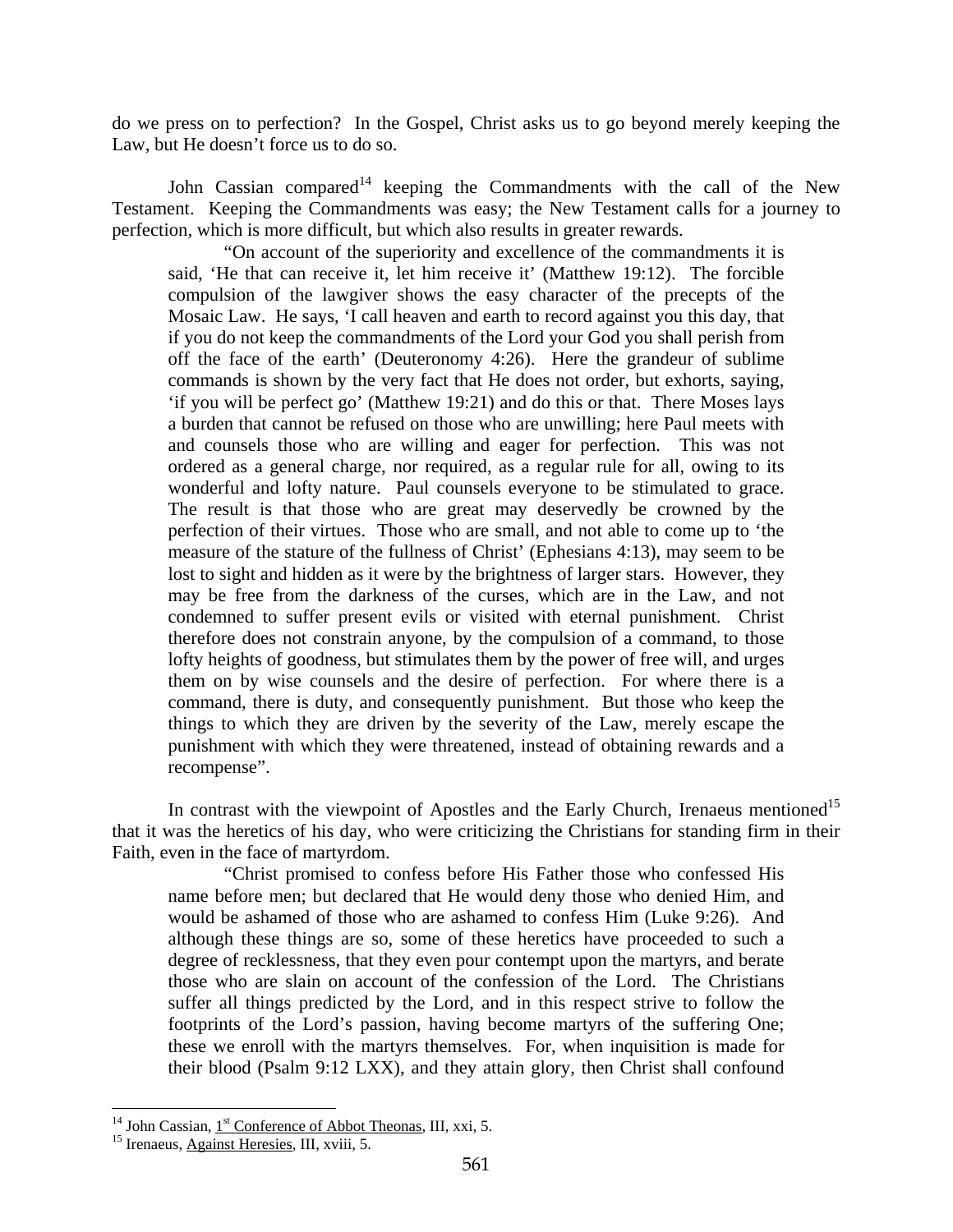all, who cast a slur upon their martyrdom. Christ exclaimed upon the cross, 'Father, forgive them, for they don't know what they're doing' (Luke 23:34). The long-suffering, patience, compassion, and goodness of Christ are exhibited, since He both suffered, and Himself excused those who had mistreated Him. For the Word of God, who said to us, 'Love your enemies, and pray for those that hate you' (Matthew 5:44), Himself did this very thing upon the cross. Loving the human race to such a degree, He even prayed for those putting Him to death".

Cyprian stated<sup>16</sup> that the Lord included among the martyrs even those who had not seen martyrdom, but who had their faith remain sound and unconquered.

"The Lord, Himself the avenger of our persecution and the One who rewards our suffering, says, 'Blessed are they who suffer persecution for righteousness' sake, for theirs is the kingdom of heaven' (Matthew 5:10). And again: 'Blessed are you when men hate you, and when they exclude you, and revile you, and cast out your name as evil, for the Son of Man's sake. Rejoice in that day and leap for joy! For indeed your reward is great in heaven!' (Luke 6:22- 23). And once more, 'Whoever shall lose his life for My sake, the same shall save it' (Luke 9:24). The rewards of the divine promise do not attend only those who are reproached and slain. If the passion itself, is lacking to the faithful, while their faith has remained sound and unconquered, and having forsaken all his possessions, the Christian has shown that he is following Christ, he also is honored by Christ among the martyrs, as He Himself promises. 'There is no one who has left house or parents or brothers or wife or children, for the sake of the kingdom of God, who shall not receive many times more in this present time, and in the age to come eternal life' (Luke 18:29-30). In the Apocalypse also He says the same thing. 'And I saw the souls of those that were slain for the Name of Jesus and the word of God' (Revelation 6:9). And when he had placed those who were slain in the first place, he added, 'And whoever had not worshipped the image of the beast, neither had received his mark upon their forehead or in their hand' (Revelation 13:16-17). All these he joins together, as seen by him at one time in the same place, and says, 'And they lived and reigned with Christ' (Revelation 20:4-5). He says that all live and reign with Christ, not only who have been slain. This included those standing in firmness of the Faith and in the fear of God, who have not worshipped the image of the beast, and have not consented to his deadly and sacrilegious edicts".

#### **Double-Minded Man**

Another aspect of taking up our Cross has to do with our attachment to worldly goods. A good illustration of this aspect of the Cross was addressed by John Cassian in dealing<sup>17</sup> with a problem in a monastic community where some monks retained their worldly wealth, thinking that this would allow them to be more charitable. Cassian referred to them as double-minded, fearful and lacking faith; they twisted the Scriptures to support their avarice. This applies to the non-monastic also in the sense that many people put too much trust in their wealth.

1

<sup>&</sup>lt;sup>16</sup> Cyprian, <u>Treatises</u>, XI, 12.<br><sup>17</sup> John Cassian, <u>Institutes of the Coenobia</u>, VII, 15.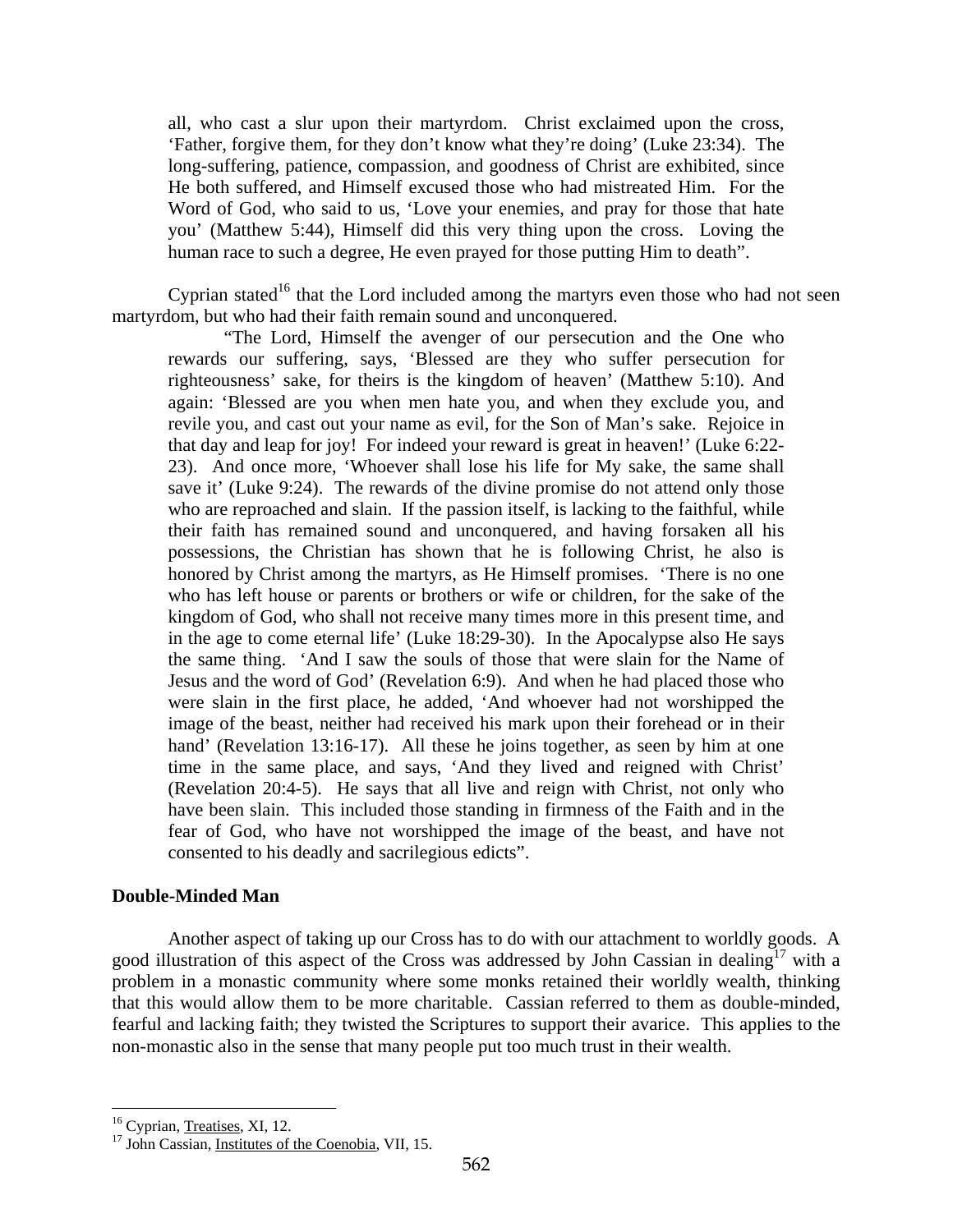"Of those who say that they have renounced this world, and afterwards are overcome by lack of faith and are afraid of losing their worldly goods, a charge was given mystically by Moses. 'If any man is afraid and has a fearful heart, let him not go to war. Let him go back and return home, lest he make the hearts of his brethren as fearful as he himself is timid and frightened' (Deuteronomy 20:8). What is plainer than this testimony? Does not Scripture clearly prefer that they should not take on even the earliest stages of the monastic profession, rather than by their persuasion and bad example turn others back from the perfection of the Gospel, and weaken them by their faithless terror? And so they are asked to withdraw from the battle and return to their homes, because a man cannot fight the Lord's battle with a double heart. For 'a double-minded man is unstable in all his ways!' (James 1:8) And thinking of that Parable in the Gospel, that he who goes out with ten thousand men against a king who comes with twenty thousand, cannot possibly fight (Luke 14:31-32); they should, while he is yet a great way off, ask for peace. That is, it is better not even to take the first step towards renunciation, rather than afterwards to involve themselves in still greater dangers. For 'it is better not to vow, than to vow and not pay' (Ecclesiastes 5:4 LXX). It is a good description of us as the one coming with ten thousand and the other with twenty. For the number of sins, which attack us, is far larger than that of the virtues, which fight for us. But 'no man can serve God and Mammon' (Matthew 6:24). And 'no man putting his hand to the plow and looking back is fit for the kingdom of God'" (Luke 9:62).

#### **Controlling the Passions: Lust Versus Covetousness**

Another aspect of the Cross deals with different passions in different manners. All passions are not alike; some are stronger than others, and are thus more difficult to deal with, and have to be treated in different manners. John Chrysostom compared<sup>18</sup> the passions of lust and covetousness, concluding that lust is a much stronger passion than covetousness. The Scriptures condemn covetousness, but allow marriage to control lust. Even the heathen philosophers despised wealth, but none were indifferent to women.

"Sobriety means more than just abstaining from fornication; we must also be free from other passions. So then he who loves wealth is not sober. As the fornicator loves women, so the other loves money, and even more excessively, for he is not impelled by so strong a passion. A charioteer, who cannot manage a gentle horse, is more powerless than he who cannot restrain a wild and unruly one. Similarly the love of wealth is a weaker passion than the love of women. This is clear for many reasons. In the first place, lust springs from the necessity of nature, and what arises from this necessity must be difficult to restrain, since it is implanted in our nature. Secondly, the ancients had no regard for wealth, but for women they had great regard, respecting their chastity. No one blamed him who lived with his wife according to Law, even to old age, but everyone blamed him who hoarded money. Many of the heathen philosophers despised money, but none of them were indifferent to women, so that this passion is more domineering than the other. But since we are addressing the Church, let us not take our examples from the heathen, but from the Scriptures. This then the blessed Paul

<sup>&</sup>lt;sup>18</sup> John Chrysostom, Homilies on Titus, V, 2:11-14.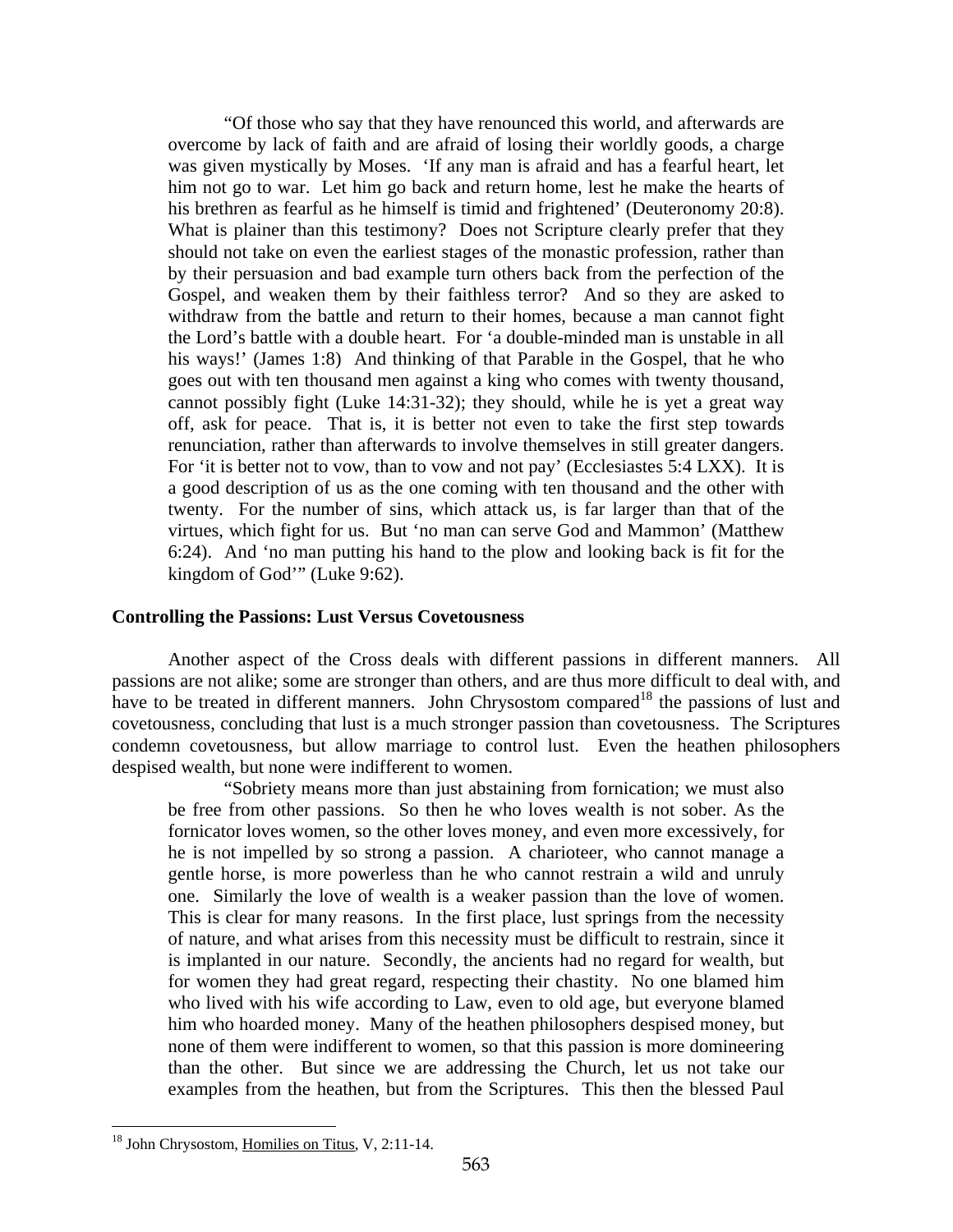places almost in the rank of a command. 'Having food and clothing, let us be content' (1 Timothy 6:8). But concerning women he says, 'Do not defraud one another, except it be with consent', and 'come together again' (1 Corinthians 7:5). You see him often laying down rules for a lawful intercourse, and he permits the enjoyment of this desire, and allows a second marriage. He bestows much consideration upon the matter, and never punishes on account of it. But he everywhere condemns him that is fond of money. Concerning wealth also Christ often commanded that we should avoid the corruption of it, but He says nothing about abstaining from a wife. Hear what He says concerning money; 'Whoever forsakes not all that he has' (Luke 14:33). But he nowhere says, 'Whosoever forsakes not his wife'; for he knew how domineering that passion is. Paul also says, 'Marriage is honorable in all, and the bed undefiled' (Hebrews 13:4); but he has nowhere said that the care of riches is honorable, but the reverse. Thus he says to Timothy, 'They that will be rich fall into temptation and a snare, and into many foolish and hurtful lusts' (1 Timothy 6:9). Being rich brings on covetousness."

"And that you may learn from the common, notions the true state of this matter, it must be set before you generally. If a man were once for all deprived of money, he would no longer be tormented with the desire of it, for nothing so much causes the desire of wealth, as the possession of it. But it is not so with respect to lust, but many who have been made eunuchs have not been freed from the flame that burned within them, for the desire resides in other organs, being seated inwardly in our nature. To what purpose then is this said? Because the covetous man is more intemperate than the fornicator, inasmuch as the covetous gives way to a weaker passion. It proceeds less from passion than from baseness of mind. But lust is natural; avarice is not."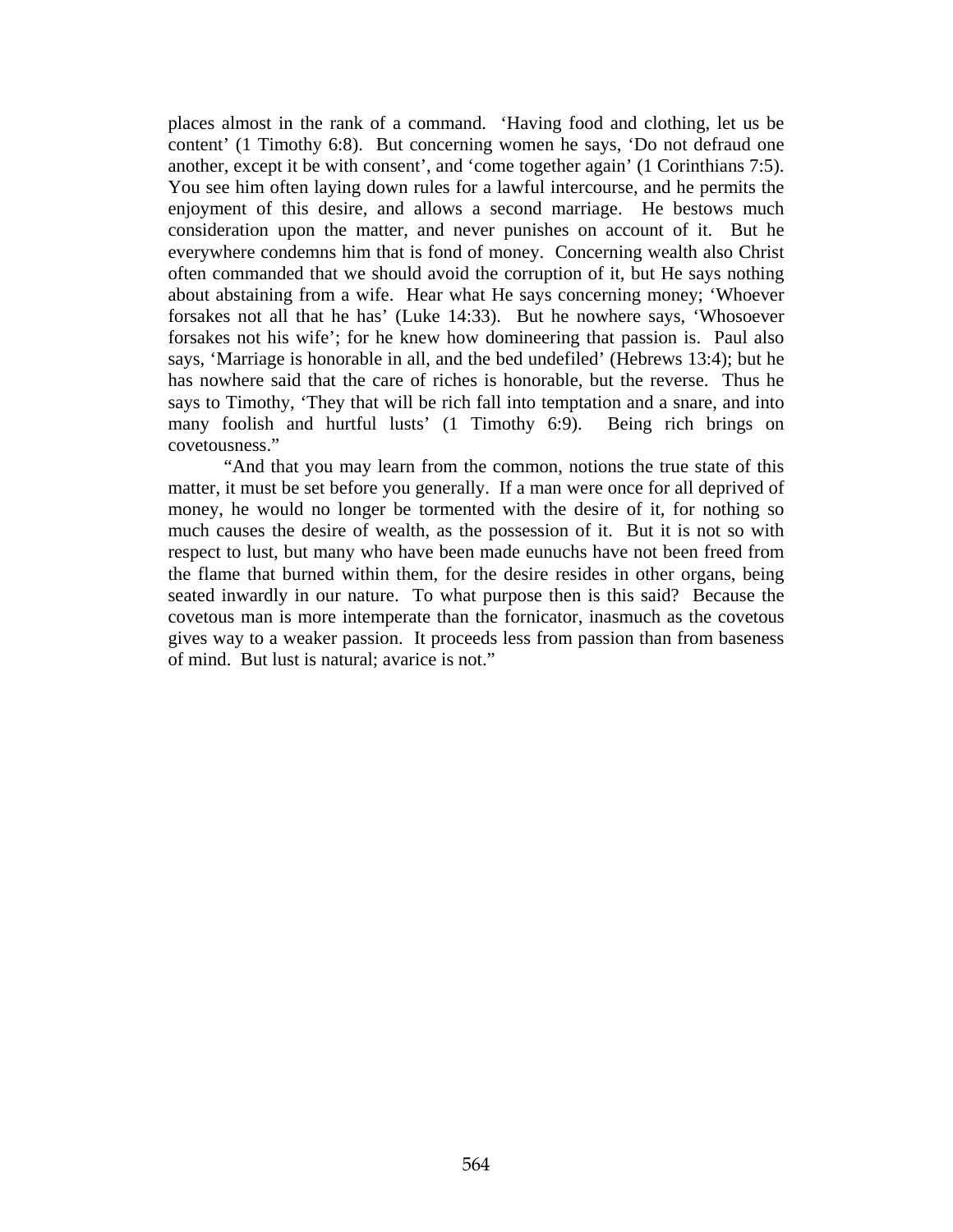## *THE PRIESTHOOD*

**March 27, 2011 3rd Sunday of Lent Revision E** 

## **Epistle: Hebrews 4:14-5:6**

 In the West, today's Epistle lesson is used for Good Friday and sometimes also in late October.

#### **Background**

 $\overline{a}$ 

The Apostle Paul wrote his Epistle to the Hebrews toward the end of his life and just before the destruction of Jerusalem<sup>19</sup> by the Romans. The Apostle James, the Lord's brother and Bishop of Jerusalem (d. 62 AD), had drafted a Liturgy for the Jerusalem Church that was in use during the times that Paul visited Jerusalem. Thus Paul wrote his Epistle to the Hebrews about the time of or just following the martyrdom of James. Following is an excerpt<sup>20</sup> of the St. James Liturgy, where there is a distinct flavor of and allusion to the sacrifices<sup>21</sup> going on next door at the Temple in Jerusalem. Since the St. James Liturgy predates Paul's Epistle to the Hebrews, Paul seems to refer<sup>22</sup> to parts of the St. James Liturgy as he drafted his Epistle.

"And, O God, look upon us, and have regard to this our reasonable service, and accept it, as You accepted the gifts of Abel, the sacrifices of Noah, the priestly offices of Moses and Aaron, the peace-offerings of Samuel, the repentance of David, the incense of Zachariah. As You accepted from the hand of Your apostles this true service, so accept also in Your goodness from the hands of us sinners these offered gifts. Grant that our offering may be acceptable, sanctified by the Holy Spirit, as a propitiation for our transgressions and the errors of the people (Hebrews 5:2), and for the rest of the souls that have already fallen asleep. That we also, Your humble, sinful, and unworthy servants, being counted worthy without guile to serve Your holy altar, may receive the reward of faithful and wise stewards, and may find grace and mercy in the terrible day of Your just and good retribution".

#### **PRAYER OF THE VEIL**

"We thank You, O Lord our God, that You have given us boldness for the entrance to Your holy places, which You have renewed to us as a new and living way through the veil<sup>23</sup> of the flesh of Your Christ. We therefore, being counted Copyright © Mark Kern 2006

 $19$  The siege of Jerusalem began about 66 AD and was completed by 70 AD.

<sup>&</sup>lt;sup>20</sup> Roberts and Donaldson, "The Divine Liturgy of James, the Holy Apostle and Brother of the Lord", <u>Early</u> Liturgies, 2, xxvii, just prior to Anaphora, in Ante-Nicene Fathers, Hendrickson Publishers, Inc., Peabody, MA 01961, 1995.<br><sup>21</sup> The St. James Liturgy was very long (about 4 hours). St John Chrysostom and St. Basil composed Liturgies in the

 $4<sup>th</sup>$  Century that shortened the Liturgy to about 1  $\frac{1}{2}$  hours; in doing so, some of the allusions to the Old Testament sacrifices were omitted.

 $22$  Paul also said, "We have an altar from which those who serve the tabernacle have no right to eat" (Hebrews 13:10), referring to the "tabernacle" as the Temple in Jerusalem. That is, even the High Priest from the

Temple next door has no right to partake of the Eucharist that is served during the St. James Liturgy. 23 There are two "veils" referred to. One is the veil that covers the oblation (the bread and wine). The other is the veil in front of the altar, which represents the veil separating the Holy of Holies from the Holy Place in the Temple.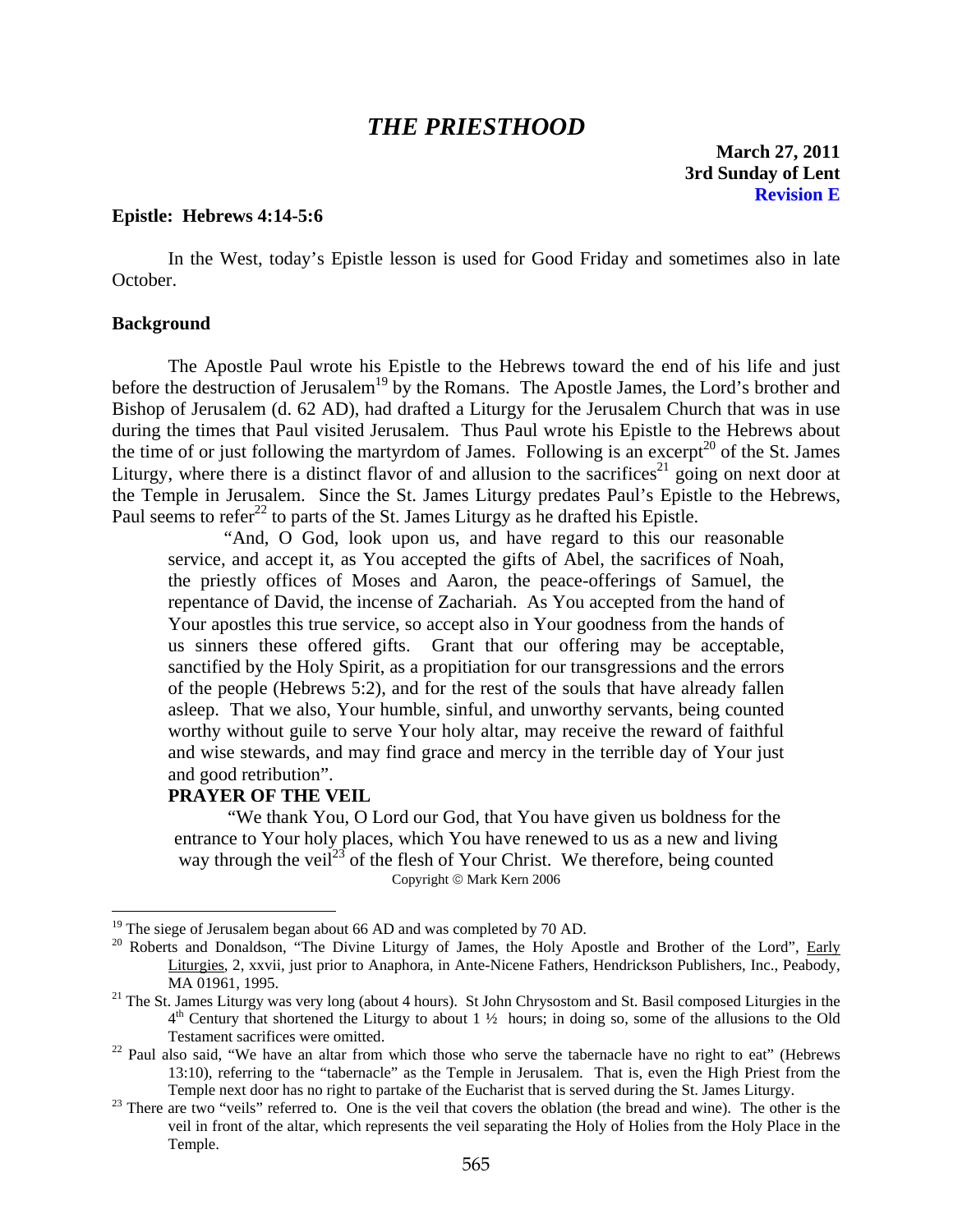worthy to enter into the place of the tabernacle of Your glory, and to be within the veil, and to behold the Holy of Holies, cast ourselves down before Your goodness".

"Lord, have mercy on us! Since we are full of fear and trembling, when about to stand at Your holy altar, and to offer this dread and bloodless sacrifice for our own sins and for the errors of the people (Hebrews 5:1-2), send forth, O God, Your good grace, and sanctify our souls, and bodies, and spirits. Turn our thoughts to holiness, that with a pure conscience we may bring to You a peaceoffering, the sacrifice of praise":

#### **(ALOUD.)**

"By the mercy and loving-kindness of Your only-begotten Son, with whom You are blessed, together with Your all-holy, and good, and quickening Spirit, now and always":

#### **THE PEOPLE**

"Amen".

#### **THE PRIEST**

"Peace be to all".

### **THE DEACON**

"Let us stand reverently; let us stand in the fear of God, and with contrition; let us attend to the holy communion service, to offer peace to God".

## **THE PEOPLE**

"The offering of peace, the sacrifice of praise".

## **THE PRIEST**

[*A veil is now withdrawn from the oblation of bread and wine*.]

"And uncovering the veils that darkly invest in symbol this sacred ceremonial, reveal it clearly to us; fill our intellectual vision with absolute light, and having purified our poverty from every pollution of flesh and spirit, make it worthy of this dread and awful approach. For You are an all-merciful and gracious God, and we send up the praise and the thanksgiving to You, Father, Son, and Holy Spirit, now, and always, and forever".

The St James Liturgy is not used very much today, perhaps because it is about 4 hours long. Instead the St John Chrysostom Liturgy (about 75 minutes) or the St Basil Liturgy (about 90 minutes) are used, where these two liturgies were drafted in the  $4<sup>th</sup>$  Century in an effort to shorten the St James Liturgy.

The subject of the Epistle Lesson is the priesthood, but there are several priesthoods mentioned in the Scriptures: the Levitical priesthood, the Melchizedek priesthood, the priesthood in the Church and the Priesthood of Believers. And each of these kinds of priesthood needs to be understood in terms of the Cross. As one serves as a priest, one takes up his Cross in some respect.

#### **The Levitical Priesthood**

Prior to Moses, the priests were the heads of families. For example, the Patriarchs, beginning with Adam and Abel (Genesis 4:4), served as a priest, performing priestly duties that were later limited to the Levities.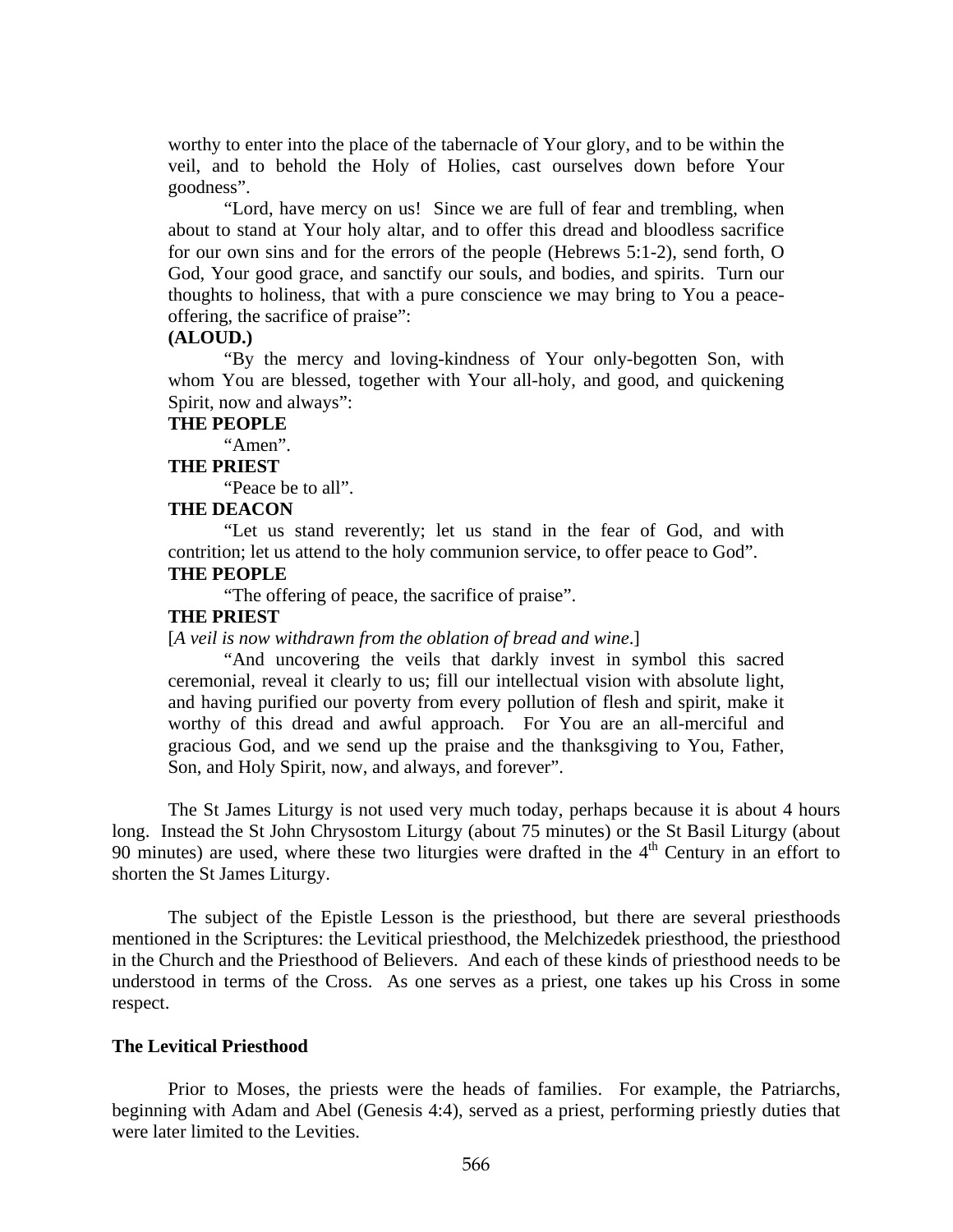| Abel | Genesis $4:3-5$                                  | Isaac Genesis $26:25$                |
|------|--------------------------------------------------|--------------------------------------|
| Noah | Genesis $8:20-22$                                | Jacob   Genesis 33:20, 35:1-2, 35:14 |
|      | Abraham   Genesis 12:7, 13:18, 15:7-10, 17   Job | Job 1:4-5                            |

When Israel was in Egypt, Joseph married the daughter of the priest of On (pronounced: "Own") and showed special favor to the Egyptian priests during the famine (Genesis 41:45, 50, 46:20, 47:26).

Moses was born of the tribe of Levi (Exodus 2:1-10) and was educated in all the learning of the Egyptians (Acts 7:22), which included priestly activities also. Moses married Zipporah, the daughter of Jethro, the priest of Midian, where Midian was one of the sons of Abraham by Keturah (Genesis 25:1-4). We may be inclined to think of the Gentile nations as utterly pagan and knowing nothing of God. But this only became so as the Gentile nations got into idolatry and the worship of demons (Deuteronomy 32:16-17).

After the Exodus, the plan was for all the firstborn in each household to serve the Lord as priests (Exodus 13:1-3, 11-16). The intended result was for Israel to be God's special treasure among all peoples of the earth and a kingdom of priests and a holy nation (Exodus 19:4-6). That intent hasn't changed and the church has become what God intended for Israel (1 Peter 5:9, Revelation 1:6, 5:10). But the firstborn proved to be unfaithful to God.

When Moses went up Mt. Sinai to receive the Law from God, the people built the Golden Calf, thinking Moses died in the smoke, thunder and lightning (Exodus 19:16-20, 32:1). When Moses returned to find idolatry and the people out of control (Exodus 32:25-26), Moses called for "whoever is for the Lord, come to me". Only the Levities responded, not the firstborn of every tribe! Therefore, the Lord chose the Levities as priests instead of the firstborn of every family (Numbers 3:12-13, 41; 8:14-19).

By the  $1<sup>st</sup>$  Century, the Sanhedrin was in charge of determining who was qualified to be a priest, and met daily regarding new candidates. Two principal issues were considered: Was the candidate of the tribe of Levi? And did he have any physical deformity? (Leviticus 21:17-23). Regarding descent, all genealogical records were kept in the Temple, and so a careful search was possible. This was how the genealogies of Jesus were obtained as recorded in Matthew 1:1-17 and Luke 3:23-38. Regarding deformity, Jewish tradition had added to the list given in Leviticus 21.

#### **The Melchizedek Priesthood**

 $\overline{a}$ 

In contrast to the Levitical Priesthood, the Epistle lesson speaks of the Melchizedek Priesthood. Details of the Melchizedek Priesthood are the subject of the Orthodox Feast of the Presentation of the Lord in the Temple<sup>24</sup>. Much debate has been generated on the identity of Melchizedek.

<sup>&</sup>lt;sup>24</sup> For more details, see Mark kern, The Feast of the Presentation of the Lord in the Temple, Unpublished Work, St Athanasius Press, 2000, where the Feast of the Presentation of the Lord is celebrated on February  $2<sup>nd</sup>$ .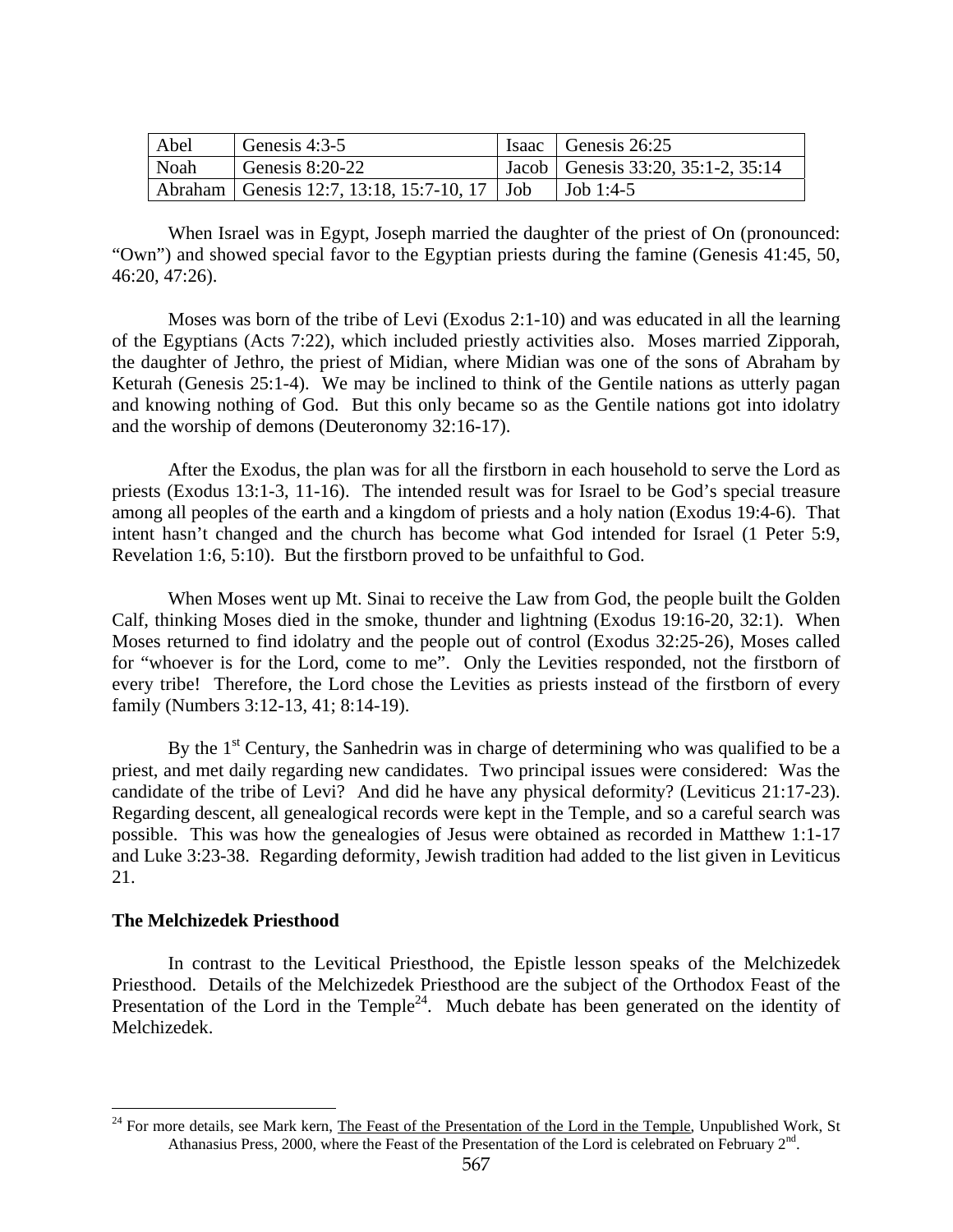Paul pointed out that the lesser, Abraham, is always blessed by the greater, Melchizedek (Hebrews 7:7). Was Melchizedek an angel? The giving of a tithe by Abraham was an acknowledgment by Abraham that Melchizedek's priesthood was of God, and Abraham seemed to recognize Melchizedek as someone greater than himself, since the tithe was customarily presented to Deity (Lev. 27:30-32, Deut. 26:12-15). While angels' appearance often resembles that of the Son of God, angels are not spoken of as priests but as messengers ("Angel" means messenger) and as deacons (Hebrews 1:14, Greek text).

Ambrose stated<sup>25</sup> that Melchizedek was not an angel but was a holy man and a priest of God who prefigured Christ as a "type" or a shadow of the Truth. Cyprian of Carthage stated<sup>26</sup>, "Melchizedek bore a type of Christ; He offered bread and wine and blessed Abraham. Who is more of a priest of the Most High God than our Lord Jesus Christ is, Who offered Himself as a sacrifice to God the Father. He offered the very same thing that Melchizedek offered; that is, bread and wine, that is, His body and blood".

The person Melchizedek was tied intimately with the person of the Messiah in Old Testament prophecy and in  $1<sup>st</sup>$  Century expectation. Referring to the messianic expectation, Jesus asked the Pharisees a question, "What do you think about the Messiah? Whose Son is He?" They answered, "The Son of David." Jesus replied, "How then does David in the Spirit call Him Lord, saying 'The Lord said to My Lord, sit at My Right Hand till I make Your enemies Your footstool' (Psalms 110:1)? If David then calls Him 'Lord', how is He his Son?" This was very embarrassing for them and no one dared question Jesus any more (Matthew 22:41-46). The answer, of course, is that Christ is the Son of God in His Person and the Son of David in His humanity.

Thus everyone agreed that Psalm 110 was addressing the Messiah. In this light, Psalm 110 also states, "The Lord has sworn and will not change His mind. Thou art a priest forever according to the order of Melchizedek" (Psalm 110:4). Paul quoted this in saying that Jesus fulfilled the prophecy of David in becoming High Priest according to the Order of Melchizedek (Hebrews 5:6, 10; 6:20; 7:21). The prophet Zachariah also foretold that Messiah would be both a ruler (i.e. King) and a priest (Zachariah 6:12-13). In His genealogy, Jesus descended from both the kings of Judah (Matthew 1:6-12), and from the high priest  $\text{Aaron}^{27}$ .

Paul used the figure of Melchizedek to compare the Levitical priesthood to that of Christ. In doing so, he described Melchizedek as having no father and mother, no genealogy and neither beginning of days nor end of life (Hebrews 7:3, 6, 16). John Chrysostom stated<sup>28</sup> that when Paul described Melchizedek in these terms, he was speaking in comparison to the Levitical priesthood, and he meant that information about Melchizedek's parents, his birth and his death wasn't available, never having been written down. Records that were kept in the Temple in Jerusalem for determining the Levitical priests would not include Melchizedek if he were not a descendant of Shem. Similarly, genealogical records for Job, a descendant of Esau, were not kept in the Temple either. The point was that if Melchizedek was greater than Abraham and was

<sup>&</sup>lt;sup>25</sup> Ambrose of Milan, <u>Of the Christian Faith</u>, III, xi, 87-89.<br><sup>26</sup> Cyprian of Carthage, <u>Epistles</u>, Lxii, 4.

<sup>&</sup>lt;sup>27</sup> We can see this by noting that the Virgin Mary was related to Elizabeth (Luke 1:36), who was of the daughters of Aaron (Luke 1:5).<br><sup>28</sup> John Chrysostom, <u>Homilies on Hebrews</u>, XII, 3.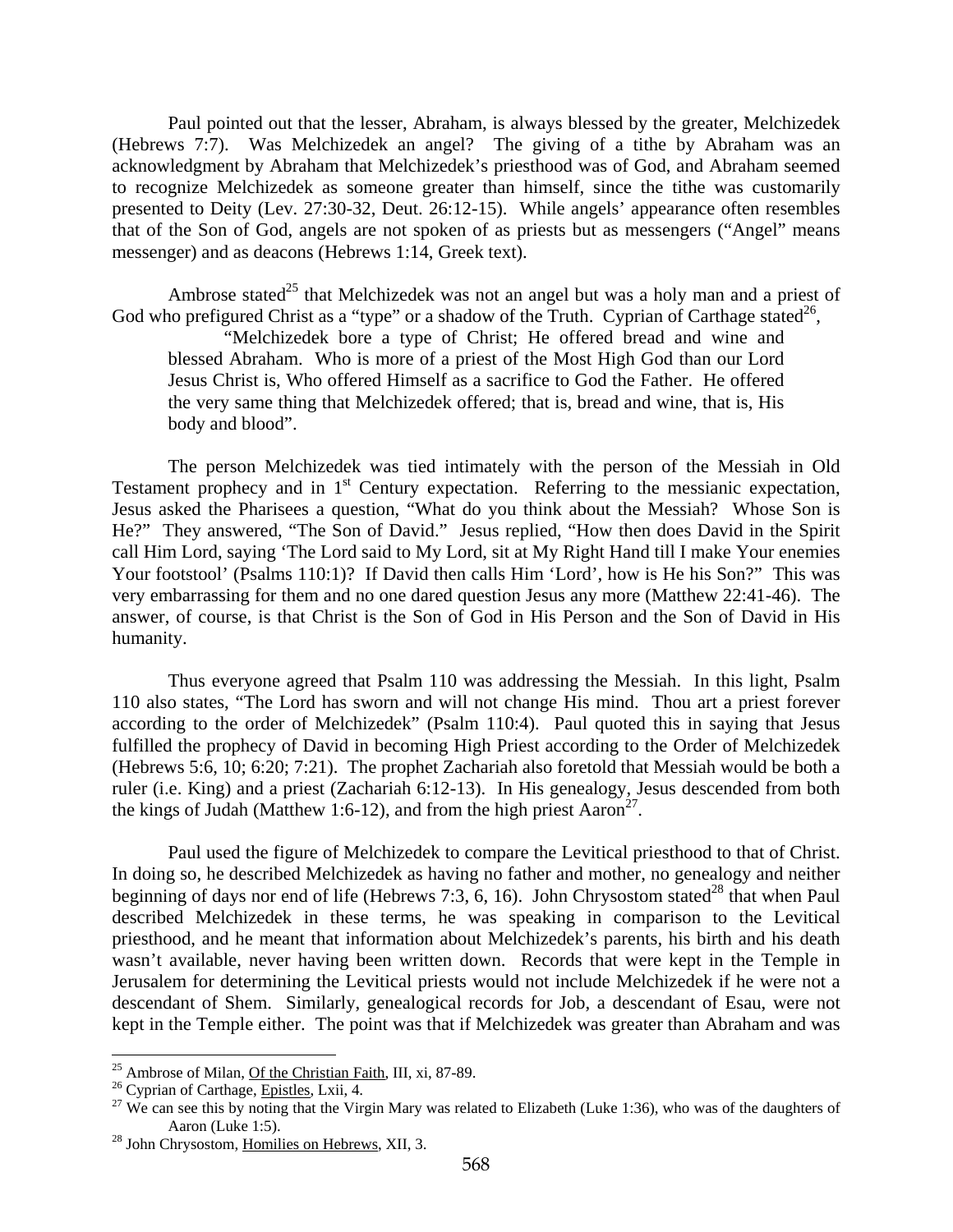a type of Christ, then Christ is far greater than Abraham, the priesthood of Christ is far greater than the Levitical priesthood, and genealogies are irrelevant.

#### **Christ as Priest Without Sin**

Like the Levitical priesthood, Christ was made completely human, just like us. Paul stated, "For we do not have a High Priest who cannot sympathize with our weaknesses, but was in all points tempted as we are, yet without sin" (Hebrews 4:15). In defining what "without sin" means, the "passions" of the flesh are defined as those longings that lead to sin. Gregory of Nyssa stated<sup>29</sup> that Christ had the longings, but He did not follow them to lead to sin.

"Passion' is that which tends to sin. We give the name of 'passion' only to that which is opposed to the virtuous unimpassioned state, and we believe that Christ, Who granted us salvation, was at all times devoid of this, Who 'was in all points tempted as we are yet without sin' (Hebrews 4:15). That, which is truly passion, is a diseased condition of the will; Christ was not a partaker of this. 'He did no sin, neither was guile found in His mouth'" (1 Peter 2:22).

"By a kind of customary abuse of terms, the peculiar attributes of our nature are called by the same name of 'passion'. Of these, we confess, the Lord did partake, such as birth, nourishment, growth, sleep and toil. He experienced all those natural dispositions which the soul experiences with regard to bodily inconveniences, the desire for that which is lacking, when the longing passes from the body to the soul, the sense of pain, the dread of death, etc. Except He did not follow these longings to lead to sin!"

John Cassian stated<sup>30</sup> the same thing about Christ, but referred to the "longing" of the flesh as an appetite.

"Our Lord Jesus Christ, though declared by the Apostle's word to have been tempted in all points as we are, is yet said to have been 'without sin', i.e., without the infection of this appetite, as He knew nothing of incitements of carnal lust, with which we are sure to be troubled even against our will and without our knowledge".

Cyril of Jerusalem noted $31$  the dual role of Christ, both saving and ruling over His people as a king, and serving them as a priest. Joshua and Aaron pre-figure Him in these roles.

"Jesus is called by two names, Jesus Christ; Jesus, because He saves, and Christ, because He is a Priest. Knowing this, the inspired Prophet Moses conferred these two titles on two men distinguished above all: his own successor in the government, Hoshea (Numbers 13:8, 16), renamed Jesus<sup>32</sup>. His own brother Aaron he surnamed Christ<sup>33</sup>, that by two well-approved men he might represent at once both the High Priesthood, and the Kingship of the One Jesus Christ who was to come. For Christ is a High Priest like Aaron; since He 'glorified not Himself to be made a High Priest, but He that spoke to Him, You

<sup>&</sup>lt;sup>29</sup> Gregory of Nyssa, Against Eunomius, VI, 3.

<sup>&</sup>lt;sup>30</sup> John Cassian, Conference of Abbot Serapion, I, v, 5.<br><sup>31</sup> Cyril of Jerusalem, <u>Catechetical Lectures</u>, X, 11.<br><sup>32</sup> The name Jesus (Greek *Yesous*) was the 1<sup>st</sup> Century pronunciation of the ancient name Joshua (Hebre *Yehoshua*). 33 "Christ" means Anointed.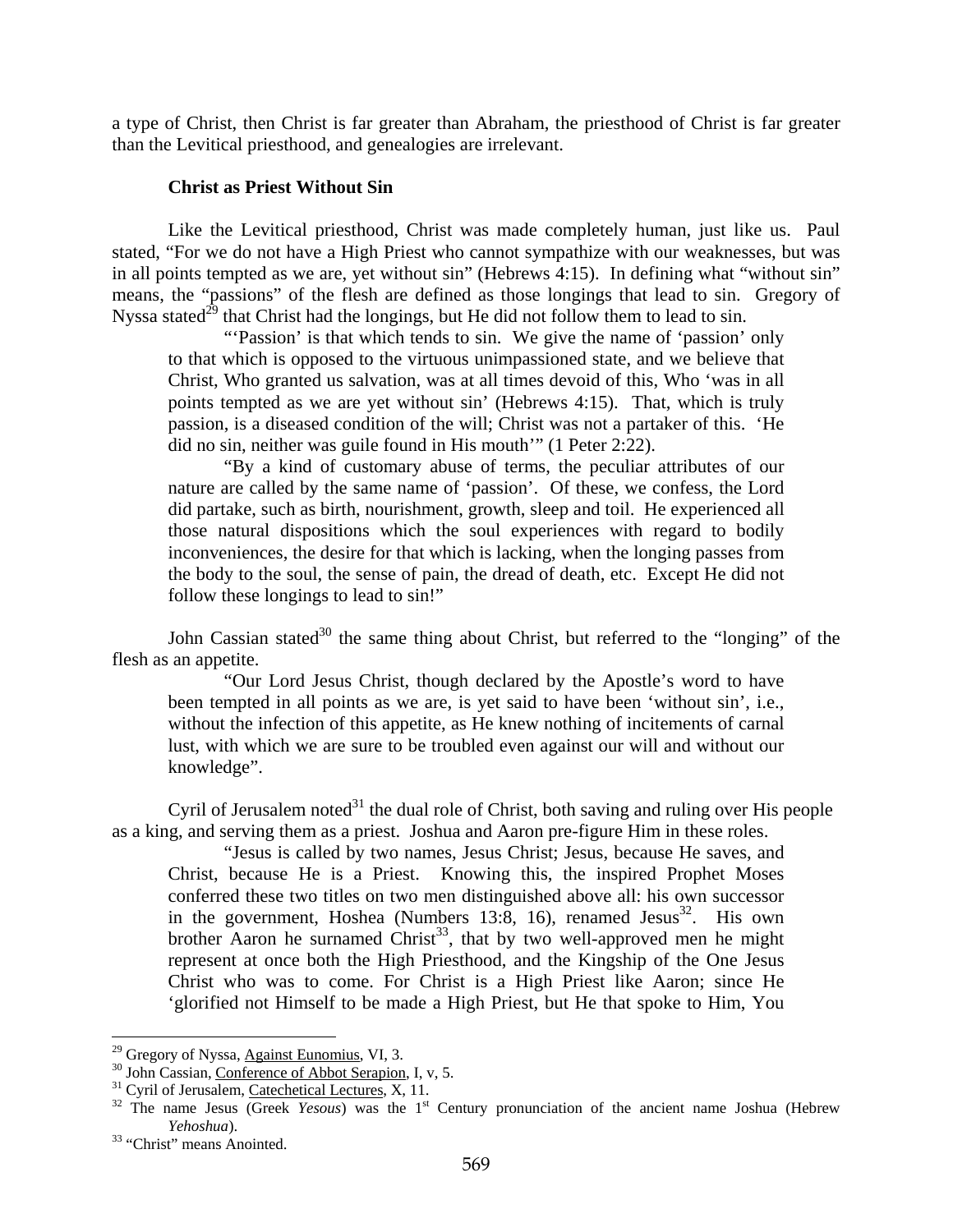are a Priest forever after the order of Melchizedek' (Psalm 110:4; Hebrews 5:6, 10; 6:20). And Jesus (i.e. Joshua) the son of Nun was in many things a type of Him. For when he began to rule over the people, he began from Jordan, where Christ did also, after He was baptized, and began to preach the gospel".

Ambrose of Milan noted $34$  that just as Aaron the High Priest did not take the priesthood upon himself, neither did Christ. The true meaning of Melchizedek's lack of genealogy is the prefiguring of Christ. As Melchizedek was described as without father and mother, so Christ was without (human) father in His humanity and without mother in His Deity.

"Christ did not honor Himself to be made a High Priest, but He honored Him Who spoke to Him. The Father said, 'You are My Son, this day have I begotten You'. He also said, 'You are a Priest forever after the order of Melchizedek' (Hebrews 5:5-6). Since He was the type of all future priests, He took our flesh upon Him, that 'in the days of His flesh He might offer prayers and supplications with a loud voice and tears. By those things which He suffered, though He was the Son of God, He might seem to learn obedience, which He taught us, that He might be made to us the Author of Salvation?' (Hebrews 5:8-9) And at last when His sufferings were completed, as though completed and made perfect Himself, He gave health to all and He bore the sin of all".

"And so He Himself also chose Aaron as priest, that not the will of man but the grace of God should have the chief part in the election of the priest (Numbers 16:40). Aaron did not voluntarily offer himself, nor take it upon himself; this was the vocation from heaven that he should offer gifts for the sins of those who sinned, for He Himself, it is said, bears our weakness (Hebrews 5:2). No one ought to take this honor upon himself, but they are called of God, as was Aaron (Hebrews 5:4), and so Christ did not demand, but received the priesthood".

"The succession derived through family descent from Aaron, and contained heirs of the family rather than sharers in his righteousness. There came, after the likeness of that Melchizedek, the true Melchizedek, the true King of peace, the true King of righteousness. This is the interpretation of the Name, 'without father, without mother, without genealogy, having neither beginning of days nor end of life' (Hebrews 7:3), which also refers to the Son of God, Who in His Divine Generation had no mother, and was in His Birth of the Virgin Mary without a father. He was begotten before the ages of the Father alone, born in this age of the Virgin alone, and certainly could have no beginning of days seeing He 'was in the beginning' (John 1:1-2). And how could He have any end of life, Who is the Author of life to all? He is 'the Beginning and the Ending'" (Revelation 1:8).

"But this also refers to Him as an example: a priest ought to be without father and without mother, since in him it is not nobility of family, but holiness of character and pre-eminence in virtue, which is elected".

## **The Priesthood of Believers**

In the Epistle lesson, Christ is referred to as our High Priest (Hebrews 4:14-15, 5:5-10, 2:17, 6:20, 7:26). But a high priest, in the Old Testament context, has a great deal of fellow

 $\overline{a}$ <sup>34</sup> Ambrose of Milan, Epistles, LVIII, 47-49.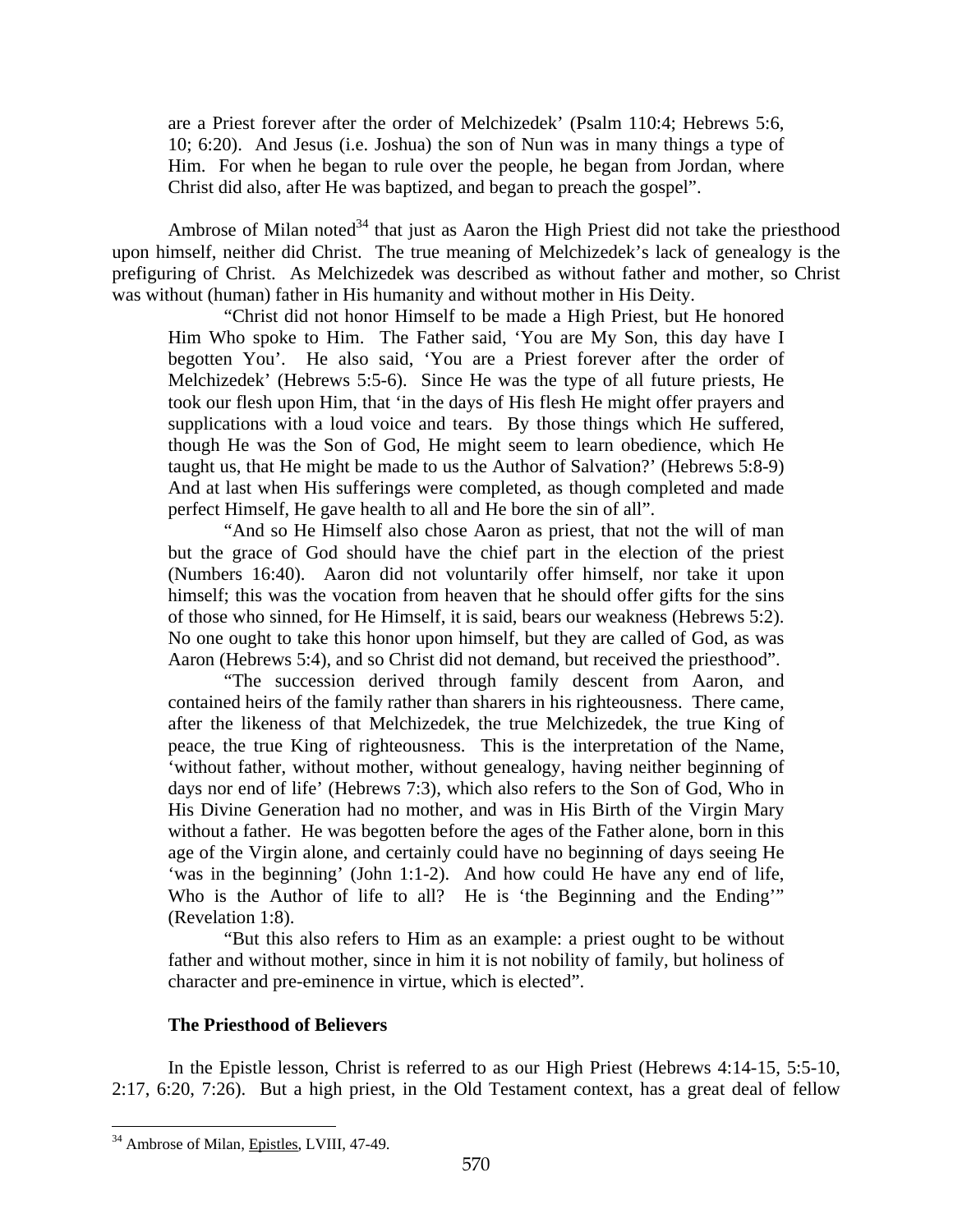priests whom He is in charge of. This is not a recent development; it was formalized by Moses and Aaron and has roots going back earlier with the Patriarchs.

At the time the Lord led Israel out of Egypt, it was His intent that His people would be a kingdom of priests (Exodus 19:6). After stating this to His people, He gave them the Law (Exodus 20:1-18), where the intent of the Law with all its ordinances was to bring us to Christ (Galatians 4:24, Romans 10:4). Thus, our future in glory involves our being kings and priests of God the Father and of Christ (Revelation 1:6, 5:10, 20:6).

In our economy, the Church has been given the keys of the Kingdom of Heaven. Whatever the Church, in faith, binds on earth will be, having been bound in heaven and whatever the church looses on earth will be, having been loosed in heaven (Matthew 16:19, 18:18). To illustrate this, the Lord gave an example of a brother who sins against his fellow brother. He counseled us to confront him and tell him his fault. If he repents, great; if not, He counseled us to take one or two others that "by the mouth of two or three witnesses every word may be established" (Deuteronomy 17:6, 19:15). If the errant brother refuses to hear them, He said, take it to the Church. If he refuses to hear the Church, let him be to you like a heathen and a tax collector. And this will be bound in heaven (Matthew 18:15-18).

In doing this, we are guarding the Lord's holiness, since members of the Church are members of Christ (1 Corinthians 6:15-20). If we refuse to do this, the Lord Himself will take action. Some examples are the refusal of the High Priest Eli to correct his evil sons (1 Sam. 2-4), and the warnings to the seven Churches in Asia (Revelation 2-3).

Within the Church, we are instructed to "obey those who rule over us and be submissive, for they watch out for our souls as those who must give account" (Hebrews 13:17). We are instructed to "follow their faith, considering the outcome of their conduct" (Hebrews 13:7, see also 1 Peter 5:5). Just as Elisha referred to Elijah as "father" (2 Kings 2:12), so we refer to our priest in the Church as "father". For more discussion on this, see the special Feast Day for Hierarchs.

Referring to the priest watching out for our souls, John Chrysostom said<sup>35</sup> that the priests' role is like the helmsman on a ship. Regarding responsibility, the priests sit, not on Moses' seat, but that of Christ.

"While the steersman continues in good courage, the crew also will be in safety. But if their reviling him and showing ill will against him tire him out, he cannot watch equally well, or retain his skill; and without intending it, throws them into ten thousand mischiefs. So too the priest; if he enjoys honor from you, will be able well to order your affairs. But if you throw them into despondency, you weaken their hands and render them, as well as yourselves, an easy prey to the waves, although they are very courageous. Consider what Christ said concerning the Jews. 'The Scribes and the Pharisees sit on Moses' seat (Exodus 18:13); therefore whatever they tell you to observe, that observe and do' (Matthew 23:2). Now we do not say 'the priests sit on Moses' seat' but 'on that of Christ'; for they have successively received His doctrine.

 $\overline{a}$ 35 John Chrysostom, Homilies on John, LXXXVI, 4.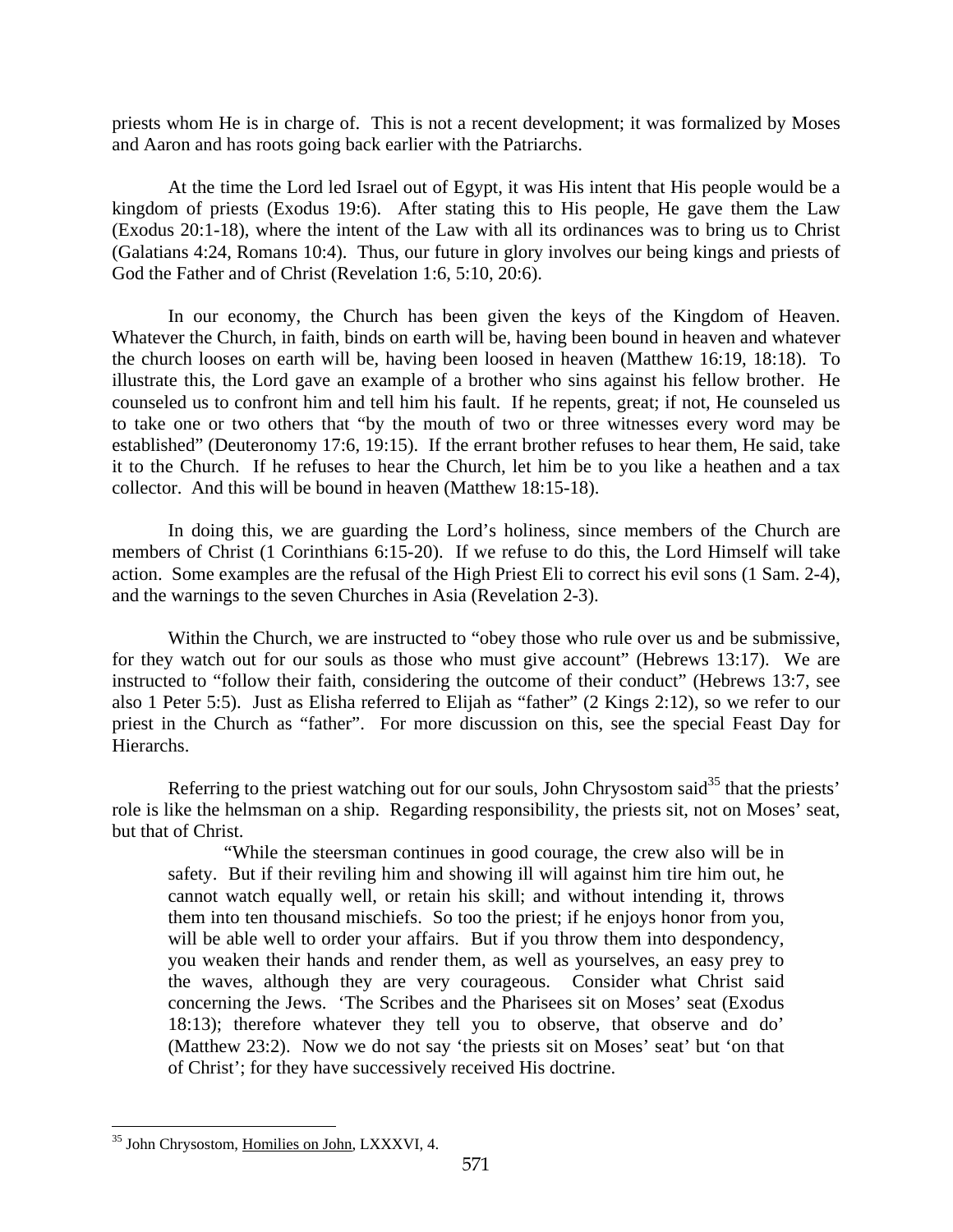#### **Priests in the Church**

In the New Testament, Paul and Barnabas, (and Paul and Silas) appointed presbyters (Greek *presbuteros*) at the Churches they established (Acts 14:23, 20:17, 1 Timothy 4:14, 5:17, Titus 1:5). The Greek word *presbuteros* implies elders and the word is used to refer to the elders (or presbyters) of the Church in Jerusalem (Acts 11:30, 15:2-6, 15:22-23, 16:4, 21:18) and to the Jewish elders who opposed Paul and crucified Christ (Matthew 21:23, 26:3, 26:57, Acts 23:14, 24:1, 25:15). Thus, government in the Church was patterned after that in Jewish society. Today the terms presbyter and priest are used interchangeably in the Orthodox Church and also in some Western Churches.

The Epistle lesson refers to Christ in His role as High Priest according to the order of Melchizedek (Hebrews 5:5-6). Many of the characteristics of our High Priest also apply to priests in the Church who serve under His direction. For example, a priest:

- Is appointed for men in things pertaining to  $God(5:1)$
- Offers gifts and sacrifices for sins  $(5:1)$ ; e.g. in the Eucharist and Liturgy
- Has compassion on those who are ignorant and going astray  $(5:2, 4:15)$ ; e.g. during confession
- Is himself also subject to weakness (5:2)
- Does not take this honor to himself, but is called (5:4-5)
- Deals with holding fast our confession (4:14); e.g., the Creed, etc.
- Administers mercy and grace to help in time of need  $(4:16)$ .

Roberts and Donaldson, editors of The Ante-Nicene Fathers, point out<sup>36</sup> that when the priest in the Church "offers gifts and sacrifices for sins" (Hebrews 5:1) during the Liturgy, he does not crucify Christ all over again. He does this in remembrance of the sacrifice offered once for all (Hebrews 7:27, 10:10). Later teaching of the Latin Church at the Council of Trent (1545- 1563) stated that the Eucharist, besides being a commemoration of the sacrifice affected on the Cross, is also truly a propitiatory sacrifice, by which God is appeased, and rendered propitious to us. The Latin Church, even as late as the  $9<sup>th</sup>$  Century, did not teach this.

From Apostolic tradition, the priest in the Church, who was ordained by the Bishop, had certain duties. Priests were called, and did not take this honor to themselves. Those that tried to take that honor to themselves brought down on themselves severe and sudden punishment from the Lord. According to tradition,

"We do not permit<sup>37</sup> the laity to perform any of the offices belonging to the priesthood; for instance, neither the sacrifice, nor baptism, nor the laying on of hands, nor the blessing, for 'no one takes this honor to himself, but he that is called of God' (Hebrews 5:4). For such sacred offices are conferred by the laying on of the hands of the bishop. But a person to whom such an office is not committed, but he seizes it for himself, he shall undergo the punishment of king Uzziah".

 $\overline{a}$ <sup>36</sup> Roberts and Donaldson, "Elucidation 1 after Epistle 82 of Cyprian", in Ante-Nicene Fathers, Volume 5, Hendrickson Publishers, Peabody MA, 1995, p. 409.<br><sup>37</sup> Constitutions of the Holy Apostles, III, I, 10.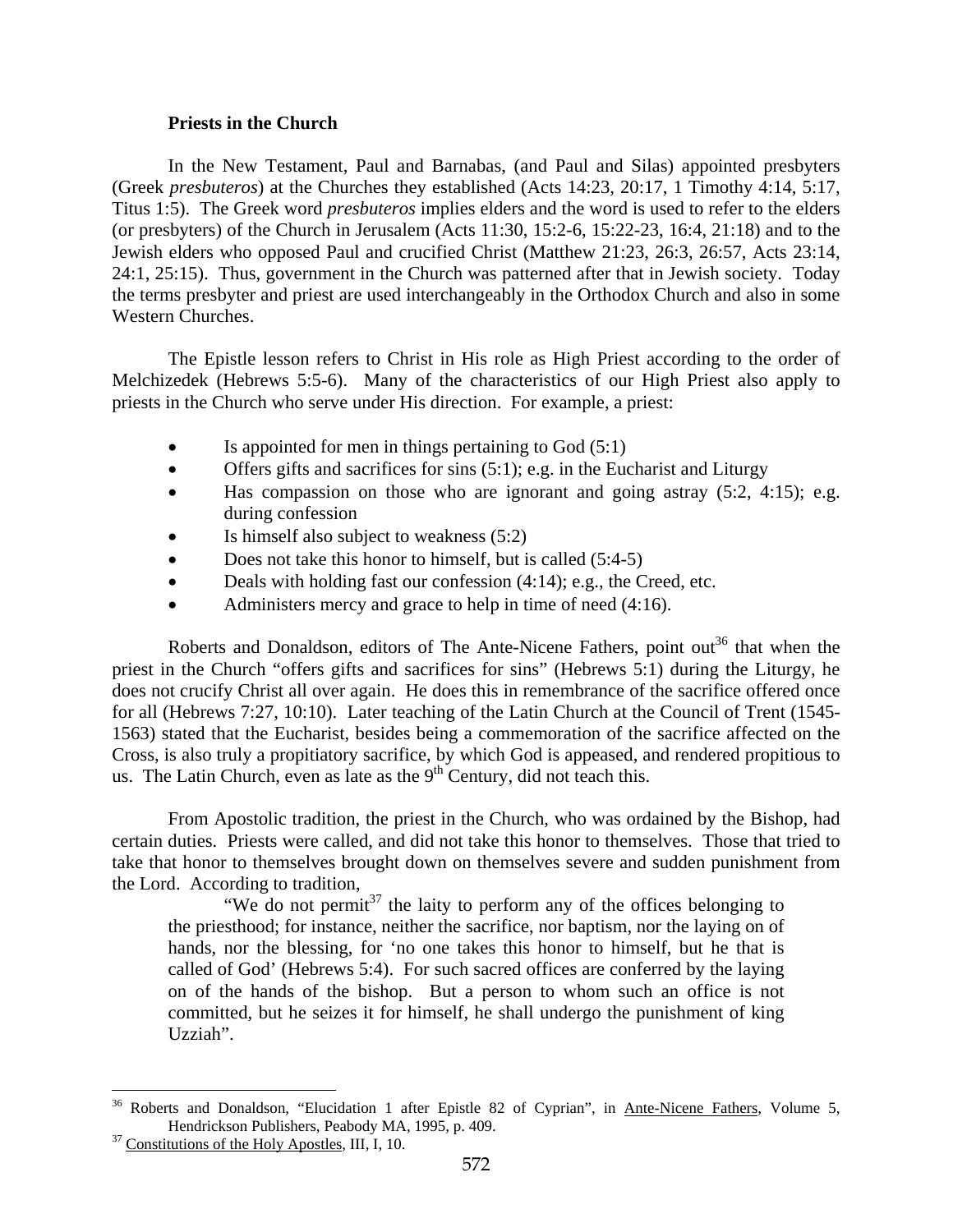"Saul, when he had offered<sup>38</sup> without Samuel (1 Samuel 13:8-14), was told, 'You have acted foolishly' (1 Samuel 13:13); so every person among the laity, doing anything without the priest, labors in vain. As Uzziah the king, who was not a priest, and yet wanted to exercise the functions of the priests in offering incense, was smitten with leprosy for his transgression (2 Chronicles 26:16-21); so every layperson shall be punished who despises God, and is so mad as to affront His priests, and unjustly to snatch that honor to himself. We should imitate Christ, 'who didn't glorify Himself to be made a high priest' (Hebrews 5:5), but waited till He heard from His Father. 'The Lord has sworn, and will not repent, You are a priest for ever, after the order of Melchizedek' (Psalm 110:4). If, therefore, Christ did not glorify Himself without the Father, how dare any man thrust himself into the priesthood, who has not received that dignity from his superior, and do such things, which it is lawful only for the priests to do? Were not the followers of Korah, even though they were of the tribe of Levi, consumed with fire, because they rose up against Moses and Aaron (Numbers 16:35), and meddled with such things as did not belong to them? Dathan and Abiram went down into hell (Numbers 16:31-34); and the rod that budded put a stop to the readiness of the multitude, and demonstrated (Numbers 17:1-9, Hebrews 9:4) who was the high priest ordained by God".

#### **Coming to Our Priest, We Come to God**

Just prior to the Epistle lesson, Paul states, "For the Word of God is living and powerful and sharper than any two-edged sword, piercing even to the division of soul and spirit, and of joints and marrow, and is a discerner of the thoughts and intents of the heart. And there is no creature hidden from His sight, but all things are naked and open to the eyes of Him to whom we must give account"  $(4:12-13)$ . John Chrysostom explained<sup>39</sup> the term "naked and open":

"It is a metaphor from the skins which are drawn off from the (Old Testament sacrificial) victims. For as in that case, when a man has killed them, and has peeled the skin from the flesh, he lays open all the inward parts and makes them visible to our eyes. So also do all things lie open before God".

When we come to our priest for confession, we come to the Word of God and all things are laid open. Here we can bare our soul because we are coming to the throne of Grace (4:16) in order that we might obtain mercy at the throne of Judgment. The priest is not the Word of God himself, but through the Church, he has been given the keys of the Kingdom of Heaven (Matthew 16:19). And as the body is connected to the Head, so the priest administers the Word of God.

John Chrysostom stated<sup>40</sup> that we should approach the throne of Grace now, before it becomes a throne of Judgment later.

"The throne of grace (4:16) spoken of is the royal throne concerning which the Psalmist said, 'the Lord said to My Lord, sit at My Right Hand until I make Your enemies Your footstool' (Psalm 110:1). We should approach boldly

 $38$  Constitutions of the Holy Apostles, II, iv, 27.

 $39$  John Chrysostom, Homilies on Hebrews, VII, 2.  $40$  John Chrysostom, Homilies on Hebrews, VII, 6.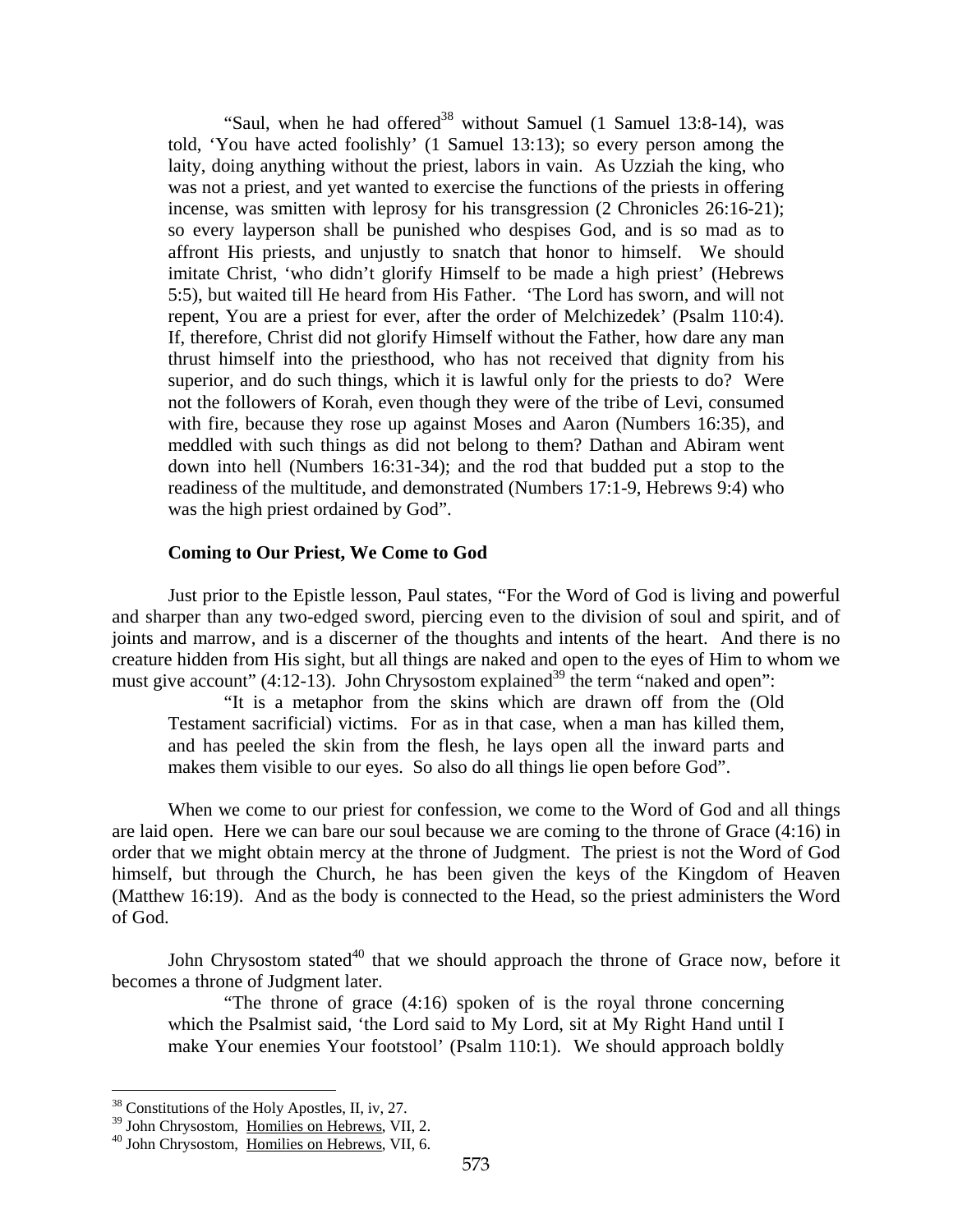because now it is a throne of Grace and not a throne of Judgment. If we approach now, we will receive both Grace and mercy, for we approach 'in due season' (2 Corinthians 6:2, Galatians 6:9, James 5:7). If we approach then, no longer will we receive it".

## **All Believers are Priests**

The Apostle Peter referred to us as "living stones, a spiritual house, a royal priesthood, who offer up spiritual sacrifices acceptable to God through Jesus Christ" (1 Peter 2:5). He continued: we are a "chosen generation, a royal priesthood, a holy nation, His own special people, that we may proclaim the praises of Him who called us out of darkness into His marvelous light; who once were not a people but are now the people of God, who had not obtained mercy but now have obtained mercy" (1 Peter 2:9-10).

These same things that Peter said about the church -- and the Gentile Church at that - were told to Moses and the Israeli nation just before the giving of the Law on Mt. Sinai, "If you will indeed obey My voice and keep My covenant, then you shall be My own special treasure among all the peoples, for all the earth is Mine, and you shall be to Me a kingdom of priests and a holy nation" (Exodus 19:5-6). The result of the Lord's word to Moses and Israel in the wilderness was the Levitical Priesthood. The Lord's intent has now been fulfilled in us.

There are many aspects to this. We "continually offer the sacrifice of praise to God, that is, the fruit of our lips, giving thanks to His Name" (Hebrews 13:15, Ephesians 5:20). This is comparable to the "peace offering with thanksgiving" about which the Lord instructed Moses in the wilderness (Leviticus 7:11-14). We also can offer our bodies as "a living sacrifice, holy, acceptable to God, which is our reasonable service" (Romans 12:1); this is comparable to the whole burnt offering (Numbers 28). John Chrysostom stated $41$ ,

"As much as a man is superior to a sheep, so much is this sacrifice superior to those (Old Testament sacrifices). For here you offer your soul as victim".

Even in the Old Testament, these better sacrifices were described. For example:

- "Offer to God a sacrifice of righteousness" (Psalm 4:5).
- "Offer a sacrifice of praise" (Psalm 50:14).
- "A sacrifice of praise shall glorify Me" (Psalm 50:23).
- "The sacrifices of God are a broken spirit; a broken and a contrite heart, O God, you will not despise" (Psalm 51:17).
- "What does the Lord require of you, but to do justly and to love mercy and to walk humbly with your God" (Micah 6:8).
- "Burnt offering and sin offering you have not required. Then I said, 'Lo, I come; I delight to do Thy Will; O my God'" (Psalm 40:6-8).
- "I desired mercy and not sacrifice; and the knowledge of God more than burnt offerings" (Hosea 6:6).

But our work as a priest goes beyond this; we also have a priestly relationship to the world. For example, Paul spoke about how he was a "minister (or liturgist) of Jesus Christ to the

<sup>41</sup> John Chrysostom, Homilies on Hebrews, XI, 5.